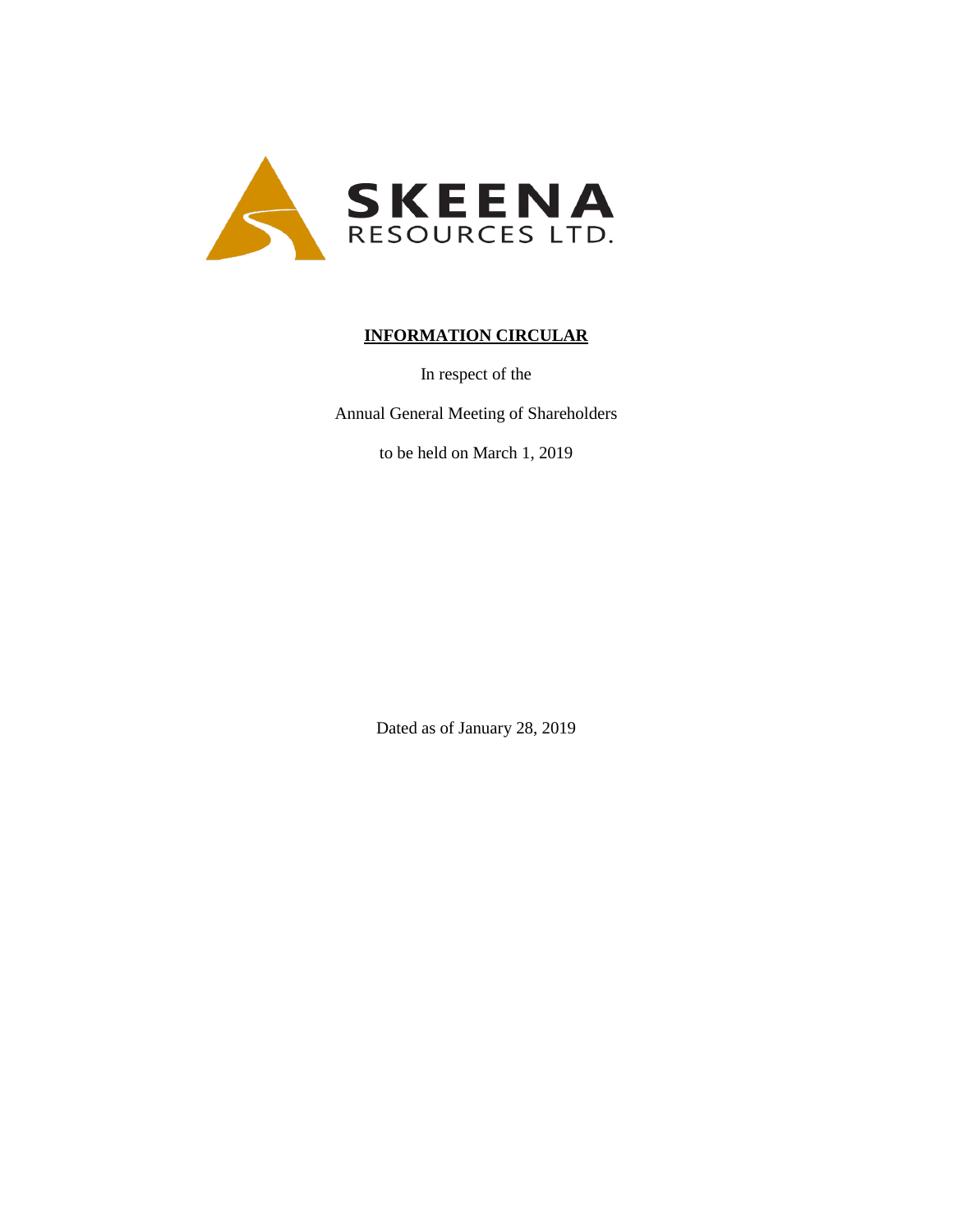### **GLOSSARY**

In this Circular, unless otherwise stated, the following capitalized terms have the meaning set out below:

"**Board**" means the board of directors of Skeena.

"**Circular**" means this information circular of the Company.

"Dollars" or "\$" means Canadian dollars, unless otherwise specified.

"**Exchange**" means the TSX Venture Exchange.

"**Meeting**" means the annual general meeting of holders of Shares that is being held on March 1, 2019 or any adjournment or postponement thereof.

"**NI 54-101**" means National Instrument 54-101 - *Communication with Beneficial Owners of Securities of a Reporting Issuer* of the Canadian Securities Administrators.

"**Person**" means an individual or a company and includes any corporation, incorporated association or organization, body corporate, partnership, trust, association or other entity other than an individual.

"**Record Date**" means January 7, 2019.

"**Shareholder**" or "**Shareholders**" means a holder or holders of Shares, as applicable.

"**Shares**" means common shares in the capital of the Company.

"**Skeena**" or the "**Company**" means Skeena Resources Limited.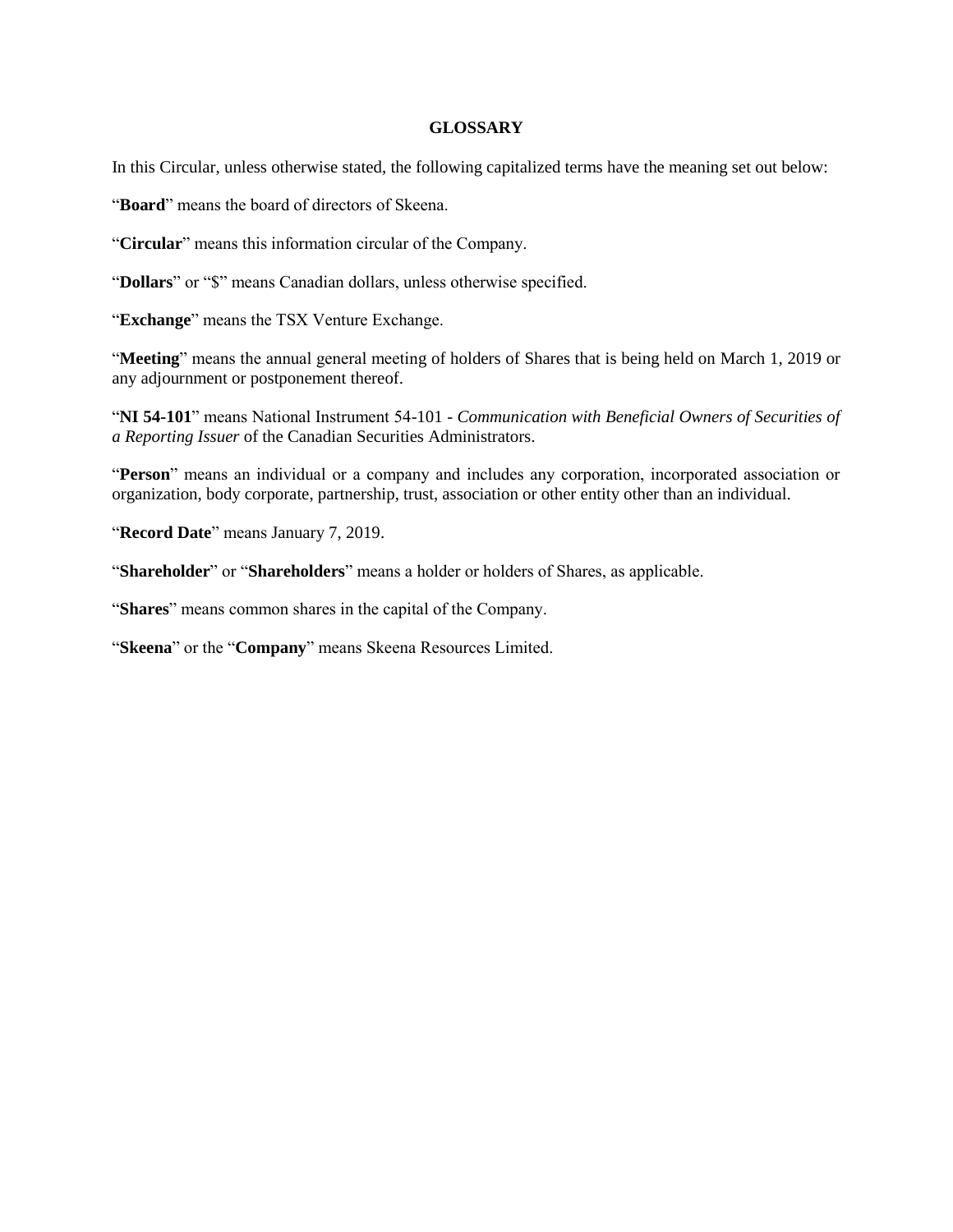### **GENERAL PROXY INFORMATION**

**This Information Circular ("Circular"), together with the Notice of Meeting and the Proxy (collectively, the "Meeting Materials") is being furnished in connection with the solicitation of proxies ("Proxies") and voting instruction forms ("VIFs") by the management of Skeena for use at the annual general meeting of the Shareholders of the Company (the "Meeting") to be held at the time and place and for the purposes set forth in the Notice of Meeting and at any adjournment thereof.** It is expected the solicitation will be primarily by mail. Proxies and VIFs may also be solicited personally or by telephone by directors, officers or regular employees of the Company at nominal cost. The cost of solicitation will be borne by the Company.

Skeena is not using the 'Notice and Access' procedures available under NI 54-101 in respect of the Meeting.

## **COMPLETION AND VOTING OF PROXIES AND VIF'S**

### **Voting**

Voting at the Meeting will be by a show of hands, each registered Shareholder and each person representing a registered or unregistered Shareholder through a Proxy or VIF (a "**Proxyholder**") having one vote, unless a poll is required (if the number of Shares represented by Proxies and VIFs that are to be voted against a motion are greater than 5% of the votes that could be cast at the Meeting) or requested, whereupon each such Shareholder and Proxyholder is entitled to one vote for each Share held or represented, respectively.

To approve a motion proposed at the Meeting, a majority of greater than 50% of the votes cast will be required (an 'ordinary resolution') unless the motion requires a 'special resolution' in which case a majority of 66⅔% of the votes cast will be required.

#### **Appointment of Proxyholders**

The persons named in the enclosed form of Proxy or VIF as Proxyholders are directors or officers of the Company. **A Shareholder has the right to appoint a person (who need not be a Shareholder) other than the persons named in the Proxy or VIF as Proxyholders to attend and vote on the Shareholder's behalf at the Meeting. To exercise this right, the Shareholder must strike out the names of the persons named in the Proxy or VIF as Proxyholders and insert the name of the Shareholder's nominee in the space provided or, if the Shareholder is a registered Shareholder, complete another form of Proxy.**

If the instructions in a Proxy are certain, the shares represented thereby will be voted or withheld from voting in accordance with such instructions on any poll that may be called for, and, where a choice with respect to any matter to be acted upon has been specified in the Proxy, the shares represented thereby will, on a poll, be voted accordingly.

Where no choice has been specified by the shareholder and the management proxyholders named in the form of Proxy have been appointed, such shares will be voted in accordance with the recommendations of management as set out on the form of Proxy.

**The enclosed form of Proxy, when properly completed and delivered and not revoked, confers discretionary authority upon the persons appointed proxyholders thereunder to vote with respect**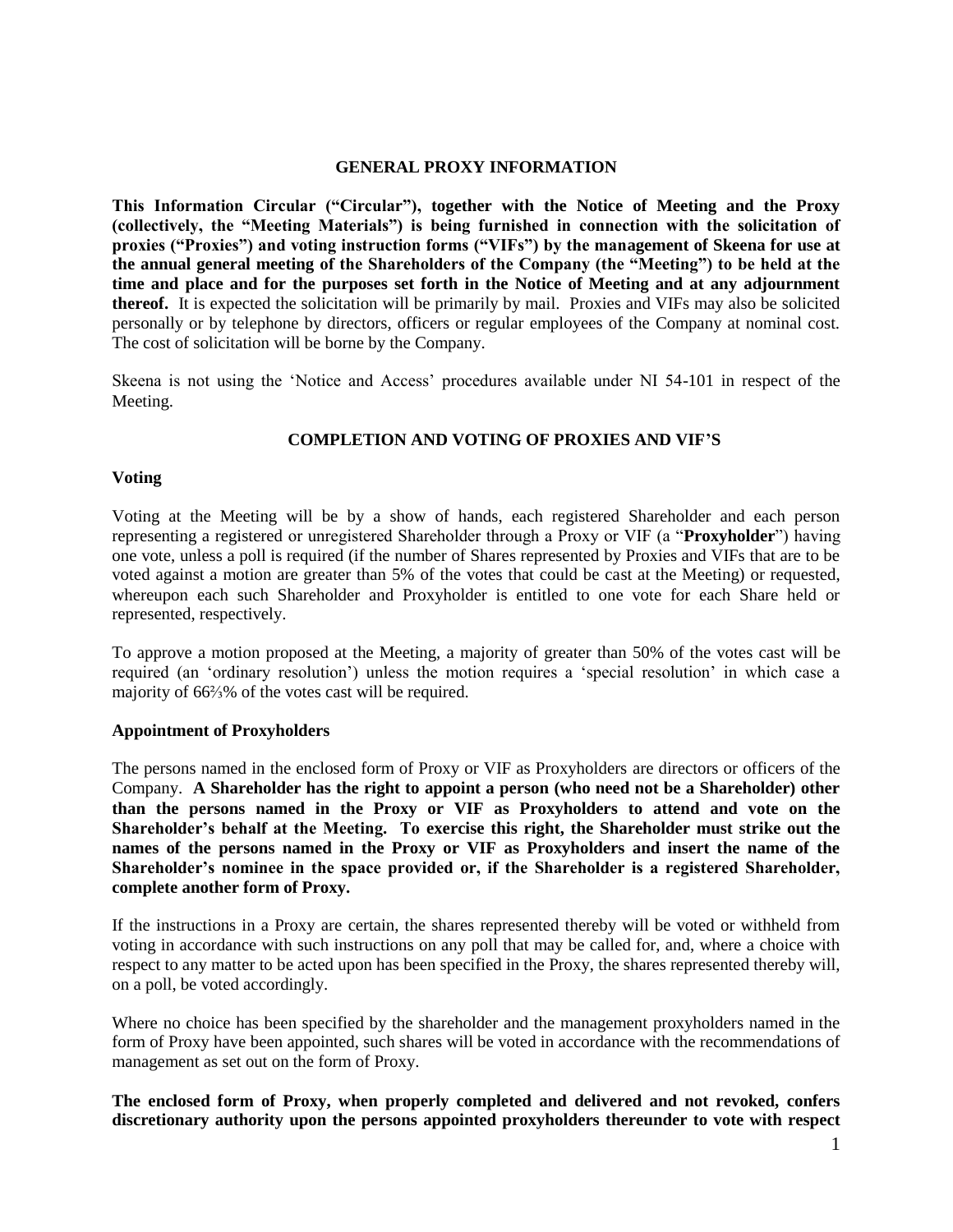**to any amendments or variations of matters identified in the Notice of Meeting and with respect to other matters which may properly come before the Meeting.** At the time of the printing of this Circular, the management of the Company knows of no such amendment, variation or other matter which may be presented to the Meeting.

The Proxy or VIF must be dated and signed by the Shareholder or the Shareholder's attorney authorized in writing in order to be valid. In the case of a corporation, the Proxy or VIF must be dated and executed under its corporate seal or signed by a duly authorized officer of, or attorney for, the corporation.

**Shareholders must return their completed Proxies and VIFs, together with the power of attorney or other authority, if any, under which it was signed or a notarial certified copy thereof, in accordance**  with the instructions thereon. Proxies (but not VIFs, unless the VIF has Computershare's name and address on the top right corner of the first page) may also be returned to the Company's transfer agent, Computershare Investor Services Inc. (Attn: Proxy Department), by mail to 8<sup>th</sup> Floor, 100 University Avenue, Toronto, Ontario, M5J 2Y1 or by hand delivery to  $3<sup>rd</sup>$  Floor, 510 Burrard Street, Vancouver, British Columbia, V6C 3B9. **Proxies received after the time set out in the Proxy or VIF for delivery thereof may be accepted or rejected by the Chairman of the Meeting in the Chairman's discretion.**

## **Registered Shareholders**

Only persons registered as Shareholders in the Company's central securities register as of the close of business on the Record Date or duly appointed Proxyholders will be recognized to make motions at the Meeting.

### **Unregistered Shareholders**

Shareholders holding their Shares through intermediaries (such as stockbrokers, securities dealers, banks, trust companies, trustees and their agents and nominees; "**Intermediaries**") will not be recognized nor may they make motions or vote at the Meeting except as described below.

If Shares are listed in an account statement provided to a Shareholder by an Intermediary, those Shares are probably not registered in the Shareholder's name. Such Shares will probably be registered in the name of the Intermediary or its nominee and can only be voted through a duly completed Proxy given by the Intermediary. Without specific instructions, Intermediaries are prohibited from voting Shares for their clients. **Therefore, each unregistered Shareholder should ensure that voting instructions are communicated to the appropriate party well in advance of the Meeting.**

NI 54-101 requires Intermediaries to seek voting instructions from those beneficial Shareholders that have refused to allow their address to be provided to the Company ("**OBOs**") in advance of Shareholder meetings. Intermediaries may have their own mailing procedures and provide their own form of VIF to clients, which should be carefully followed by unregistered Shareholders to ensure their Shares are voted at the Meeting. The VIF supplied to OBOs by Intermediaries is substantially similar to the Proxy provided by the Company directly to the registered Shareholders, however, it is limited to instructing the Intermediary (as the registered Shareholder) how to vote on behalf of the OBO.

Most Intermediaries in Canada and the United States of America ("**USA**") delegate responsibility for obtaining instructions from OBOs to a third party corporation such as Broadridge Investor Services (if the Shareholder is an unregistered (beneficial) Shareholder that has consented to allow its address to be provided to the Company (a "**NOBO**"), the Company or its transfer agent may do so directly). This third party corporation sends a machine-readable VIF to OBOs and asks the OBOs to return the VIFs to them or provide instructions to them through the Internet or by telephone. The third party corporation (or the Company or its agent, if it has sent the VIF to the NOBO directly) then tabulates the results of all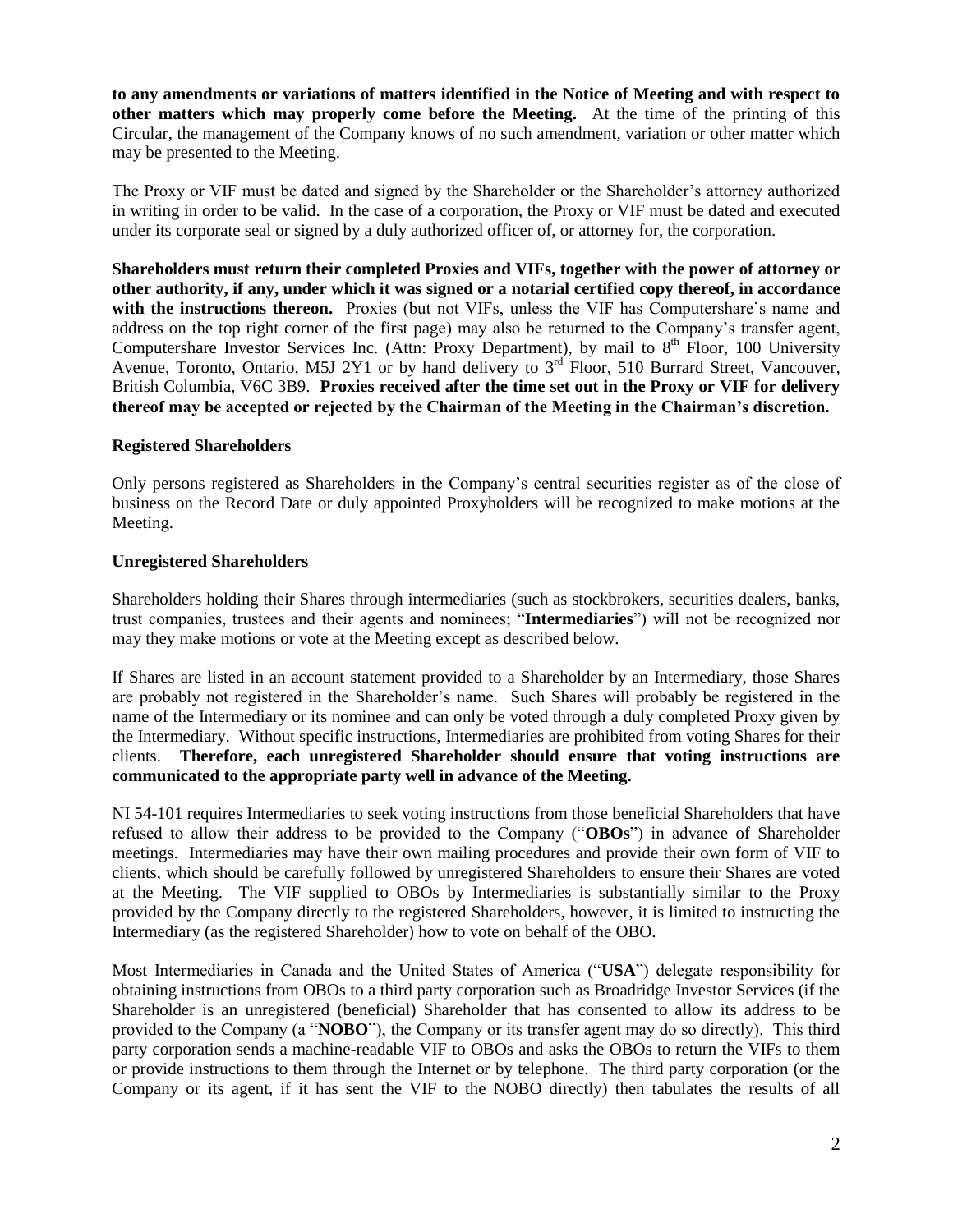instructions received and provides appropriate instructions respecting the voting of Shares to be represented at the Meeting.

Skeena is taking advantage of certain provisions under NI 54-101 that allow it to send Meeting Materials to NOBOs directly. In accordance with the requirements of NI 54-101, Skeena has distributed copies of the Meeting Materials to the clearing agencies and Intermediaries for onward distribution to OBOs. The Company will pay for intermediaries to forward the Meeting Materials to OBOs.

*These securityholder materials are being sent to both registered and Non-Registered Holders. If you are a Non-Registered Holder, and the Company or its agent has sent these materials directly to you, your name and address and information about your holdings of securities have been obtained in accordance with applicable securities regulatory requirements from the intermediary holding on your behalf. By choosing to send these materials to you directly, the Company (and not the Intermediary holding on your behalf) has assumed responsibility for (i) delivering these materials to you and (ii) executing your proper voting instructions. Please return your voting instructions as specified in the request for voting instructions.*

**If a NOBO wishes to attend the Meeting and vote in person (or have another person attend and vote on behalf of the NOBO), the NOBO should insert the name of the NOBO (or the name of the person that the NOBO wants to attend and vote on the NOBO's behalf) in the space provided on the VIF and return it to Computershare in accordance with the instructions provided on the VIF.**  If Computershare or the Company receives a written request that the NOBO or its nominee be appointed as Proxyholder, if management is holding a proxy with respect to common shares beneficially owned by such NOBO, the Company must arrange, without expense to the NOBO, to appoint the NOBO or its nominee as Proxyholder in respect of those common shares. Under NI 54-101, unless corporate law does not allow it, if the NOBO or its nominee is appointed as Proxyholder by the Company in this manner, the NOBO or its nominee, as applicable, must be given the authority to attend, vote and otherwise act for and on behalf of management in respect of all matters that come before the meeting and any adjournment or postponement of the meeting. If the Company receives such instructions at least one business day before the deadline for submission of proxies, it is required to deposit the proxy within that deadline, in order to appoint the NOBO or its nominee as Proxyholder. **If a NOBO requests that the NOBO or its nominee be appointed as Proxyholder, the NOBO or its appointed nominee, as applicable, will need to attend the meeting in person in order for the NOBOs vote to be counted.** 

**If an OBO wishes to attend the Meeting and vote in person (or have another person attend and vote on behalf of the OBO), the OBO should insert the OBO's name (or the name of the person the OBO wants to attend and vote on the OBO's behalf) in the space provided for that purpose on the request for voting instructions form and return it to the OBO's intermediary or send the intermediary another written request that the OBO or its nominee be appointed as Proxyholder.** The Intermediary is required under NI 54-101 to arrange, without expense to the OBO, to appoint the OBO or its nominee as Proxyholder in respect of the OBO's common shares. Under NI 54-101, unless corporate law does not allow it, if the Intermediary makes an appointment in this manner, the OBO or its nominee, as applicable, must be given authority to attend, vote and otherwise act for and on behalf of the Intermediary (who is the registered shareholder) in respect of all matters that come before the meeting and any adjournment or postponement of the meeting. An Intermediary who receives such instructions at least one business day before the deadline for submission of proxies is required to deposit the proxy within that deadline, in order to appoint the OBO or its nominee as Proxyholder**. If an OBO requests that the Intermediary appoint the OBO or its nominee as Proxyholder, the OBO or its appointed nominee, as applicable, will need to attend the meeting in person in order for the OBOs vote to be counted.**

**If an unregistered Shareholder receives a VIF and does not wish to attend the Meeting as a Proxyholder, the VIF must be returned, or instructions respecting the voting of Shares must be**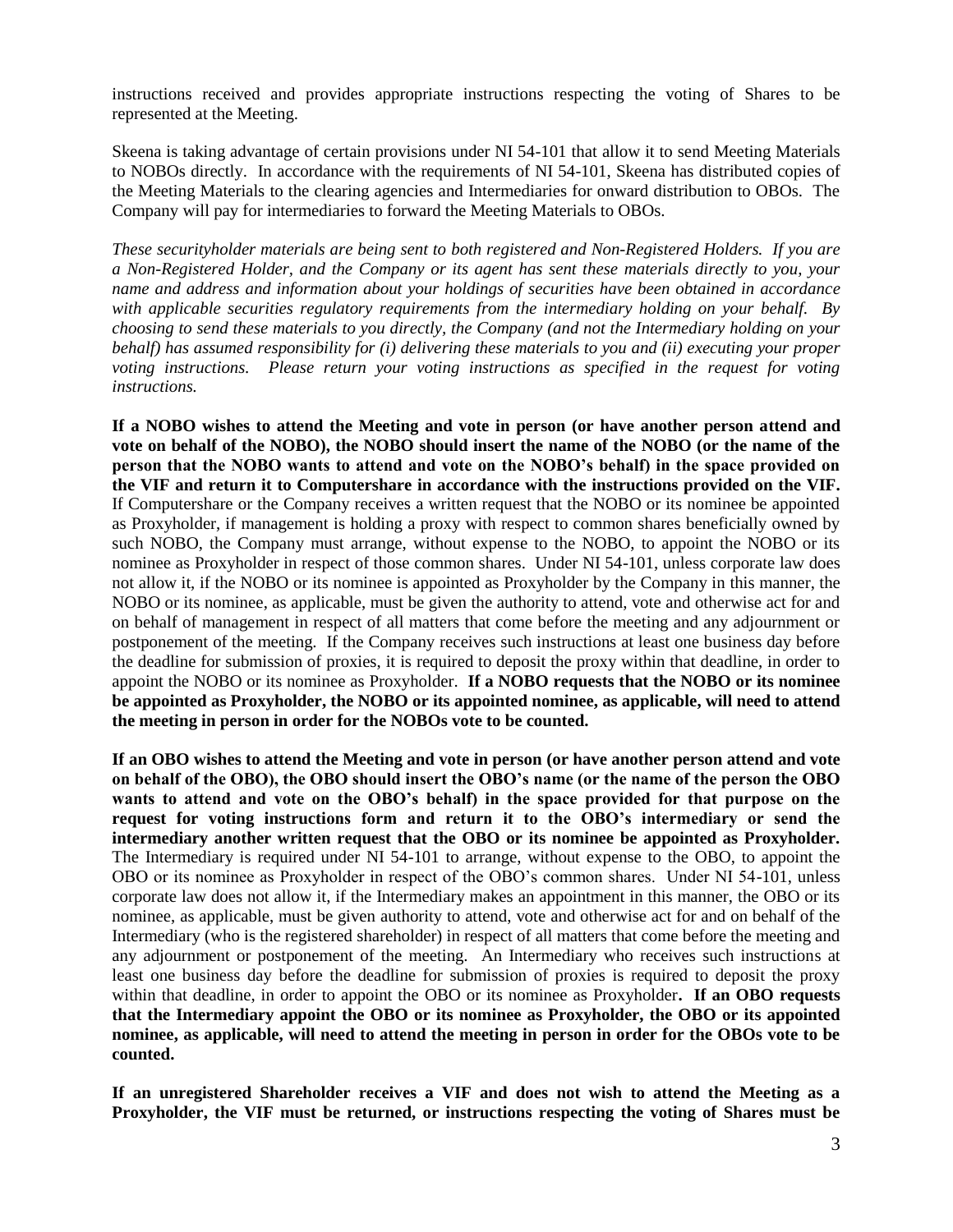**communicated, to the third party corporation (or the Company or its transfer agent) in advance of the Meeting to have the Shares voted in accordance with the instructions on that VIF.**

Shareholders with questions respecting the voting of Shares held through an Intermediary should contact that Intermediary for assistance.

### **REVOCATION OF PROXIES AND VIF'S**

Shareholders have the power to revoke Proxies and VIFs previously given by them. Revocation can be effected by an instrument in writing (which includes a Proxy or VIF, as applicable, bearing a later date) signed by a Shareholder or the Shareholder's attorney authorized in writing and, for a corporation, executed under its corporate seal or signed by a duly authorized officer or attorney for the corporation. Such instrument must be delivered to Computershare as set out under 'Completion and Voting of Proxies and VIFs – Appointment of Proxyholders' above, to the Company as set out under 'Additional Information' below or to the Company's registered office (at Suite # 650 - 1021 West Hastings Street, Vancouver, BC, Canada V6E 0C3 or by fax to (+1) 604-558-7695 any time up to and including the last business day preceding the day of the Meeting, or any adjournment thereof, or deposited with the Chairman of the Meeting prior to the commencement of the Meeting.

### **INTEREST OF CERTAIN PERSONS IN MATTERS TO BE ACTED UPON**

Other than as disclosed in this Circular, none of the directors or executive officers of the Company, any person who has held such a position during the financial years ended December 31, 2017 or December 31, 2016, any proposed nominee for election as a director of the Company nor any associate or affiliate of the foregoing persons, has any substantial or material interest, directly or indirectly, by way of beneficial ownership of securities or otherwise, in any matter to be acted on at the Meeting.

## **VOTING SECURITIES AND PRINCIPAL HOLDERS THEREOF**

The Shares are the only class of shares of the Company entitled to be voted at the Meeting. All issued Shares are entitled to be voted at the Meeting and each has one non-cumulative vote. Only Shareholders of record as at the close of business on January 7, 2019 (the "**Record Date**") will be entitled to vote at the Meeting or any adjournment thereof.

The common share figures set out herein are post-consolidation common shares due to the completion of share consolidation by the Company on October 20, 2017. There were 97,847,879 common shares of the Company issued and outstanding as of the Record Date.

To the knowledge of the directors and executive officers of the Company, no persons beneficially own, directly or indirectly, or exercise control or direction over Shares which, as of the Record Date, represent more than 10% of the voting rights attached to all outstanding Shares.

## **ADVANCE NOTICE POLICY**

The Company has an advance notice policy in place which requires that Shareholders who wish to nominate persons for election as directors of the Company must do so in accordance with certain deadlines. This policy is in place to facilitate an orderly and efficient process respecting Shareholder meetings, to ensure that all Shareholders receive adequate notice of, and sufficient information regarding the persons nominated for election to the Board, enabling Shareholders to register a well-informed vote. The Company received no notice of Shareholder nominees under the advance notice policy in respect of the Meeting.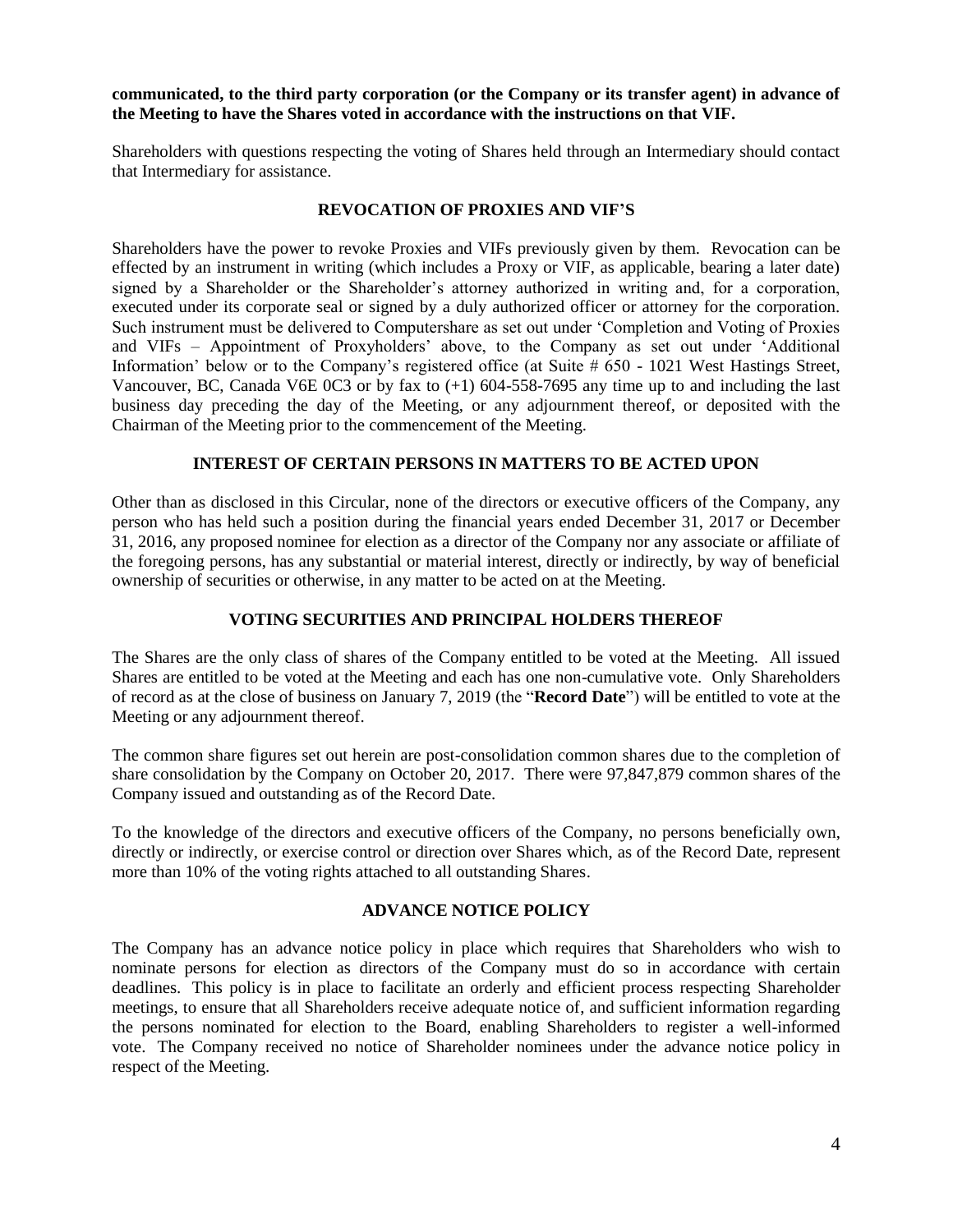### **FINANCIAL STATEMENTS**

The audited consolidated financial statements of the Company for the fiscal years ended December 31, 2017 and December 31, 2016 together with the reports of the auditors thereon, as well as the interim financial statements of the Company for the nine-month period ended September 30, 2018 are being presented at the Meeting.

These documents were previously sent to shareholders in accordance with applicable corporate and securities laws and are also available on SEDAR at [www.sedar.com](http://www.sedar.com/) under the Company's name.

### **APPOINTMENT OF AUDITOR**

In accordance with the recommendations of the Company's Audit Committee, the Board recommends that shareholders vote for the reappointment of Ernst & Young LLP as the Company's auditors to hold office until the next annual general meeting of Shareholders, at remuneration to be fixed by the Board. Ernst & Young LLP was first appointed as the Company's auditor on October 11, 2016.

## **ELECTION OF DIRECTORS**

The number of directors for the Company is set by ordinary resolution of the shareholders of the Company. Management of the Company is seeking shareholder approval of an ordinary resolution to set the number of directors of the Company at five (5) for the ensuing year.

The persons below are management's nominees to the Board, each of whom was elected by the Shareholders at the last annual general meeting of Shareholders, with the exception of Mr. Borden R. Putnam III who was appointed by the Board of Directors of the Company on January 29, 2018 and Mr. Isac Burstein who is standing for election at the Annual General Meeting of the Company to be held on March 1, 2019. Each director will hold office until the next annual general meeting or until the director's successor is duly elected or appointed, unless the director's office is earlier vacated in accordance with the Company's Articles or the director becomes disqualified to act as a director.

The following information concerning the directors has been furnished by each of them.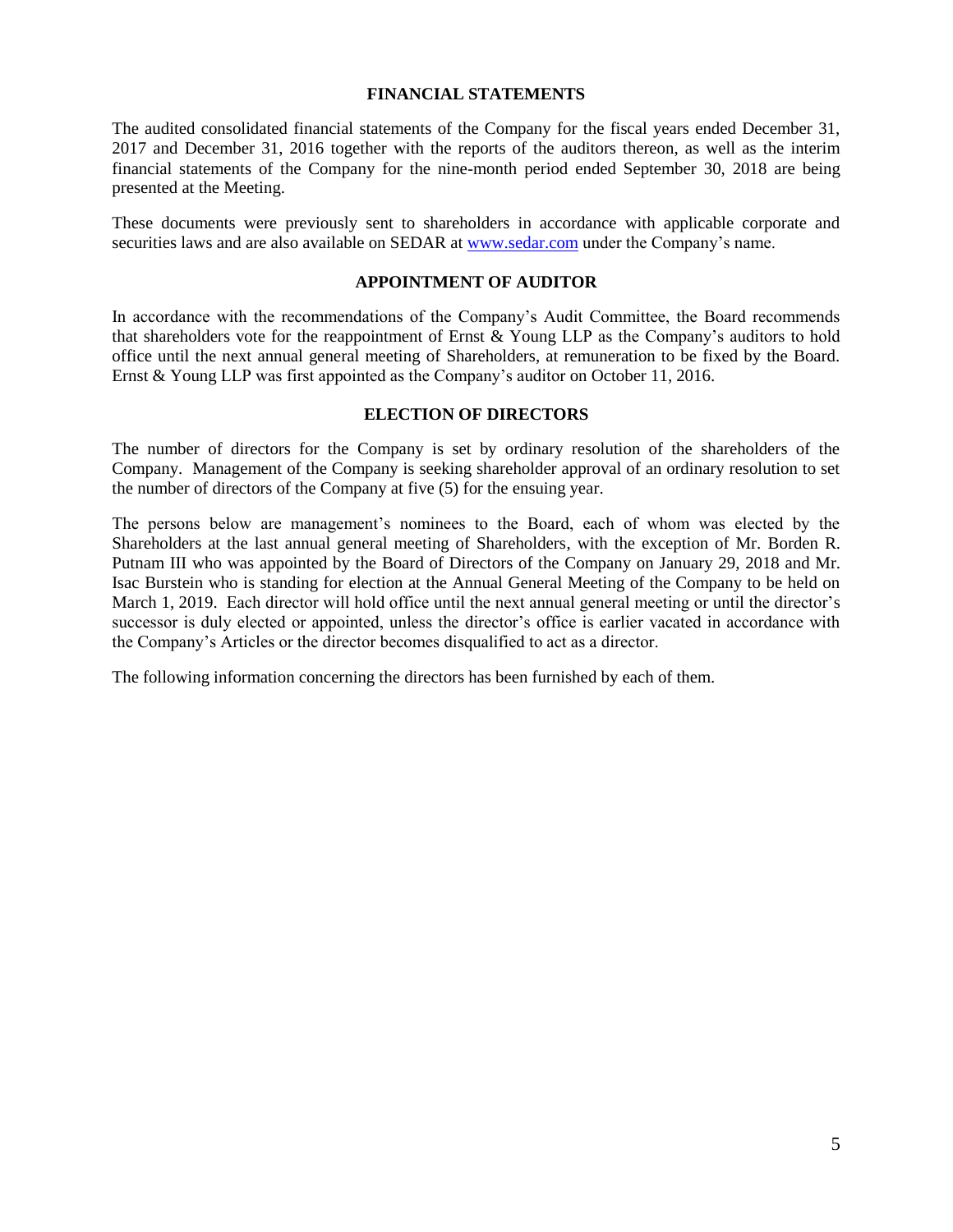| Name,<br><b>Province or State and</b><br><b>Country of Residence and</b><br><b>Present Position in Company</b> | <b>Present Principal Occupation</b> <sup>(1)</sup>                                                                                                                                                                                                                                                   | <b>Director</b><br>Since <sup>(2)</sup> | <b>Number</b><br><b>of</b><br>Shares <sup>(3)</sup> |
|----------------------------------------------------------------------------------------------------------------|------------------------------------------------------------------------------------------------------------------------------------------------------------------------------------------------------------------------------------------------------------------------------------------------------|-----------------------------------------|-----------------------------------------------------|
| <b>COLES, Walter Jr.</b><br>New York, United States of<br>America                                              | President and CEO (since December 18,<br>2013) of the Company                                                                                                                                                                                                                                        | Dec. 18,<br>2013                        | 381,916<br>$<$ 1%                                   |
| Director, President and CEO                                                                                    | President and CEO (since October 15,<br>2010) of Anthem Resources Inc.<br>(publicly traded (TSX-V:AYN) uranium<br>exploration company) until July 2015<br>when it merged with Eros Resources<br>Corp.                                                                                                |                                         |                                                     |
|                                                                                                                | <b>Executive Vice-President (since</b><br>September 27, 2012) of Virginia Energy<br>Resources Inc. (publicly traded (TSX-<br>V:VUI) uranium exploration and<br>development company)                                                                                                                  |                                         |                                                     |
|                                                                                                                | Formerly Executive Vice-President<br>(January 2007 to September 2012) for<br>VA Uranium Holdings, Inc. (private<br>uranium company)                                                                                                                                                                  |                                         |                                                     |
|                                                                                                                | Formerly Equity and High Yield Bond<br>Analyst (March 2005 to January 2007)<br>for Cadence Investment Partners, LLC<br>(New York based investment company)<br>and Research Analyst (December 1999<br>to March 2005) for UBS Investment<br>Bank (international securities and<br>investments advisor) |                                         |                                                     |
| PARRY, Craig <sup>(4)</sup><br>British Columbia, Canada<br>Director                                            | President and CEO of IsoEnergy Ltd.,<br>and Director of NexGen Energy Ltd.                                                                                                                                                                                                                           | Dec. 15,<br>2016                        | 62,500<br>$<$ 1%                                    |
|                                                                                                                | Senior Advisor and Co-Founder of EMR<br>Capital (2012-2016)                                                                                                                                                                                                                                          |                                         |                                                     |
|                                                                                                                | CEO and Managing Director of Tigers<br>Realm Coal Ltd. (2012-2015)                                                                                                                                                                                                                                   |                                         |                                                     |
|                                                                                                                | <b>Executive Director and General Manager</b><br><b>Business Development Tigers Realm</b><br>Group (2008-2015)                                                                                                                                                                                       |                                         |                                                     |
| SIEMENS, Donald R. <sup>(4)</sup><br>British Columbia, Canada<br>Director                                      | <b>Independent Financial Advisor</b><br>specializing in corporate finance, cross-<br>border transactions. mergers and<br>acquisitions and mediation and dispute<br>resolutions                                                                                                                       | April 26,<br>2017                       | $\Omega$<br>0%                                      |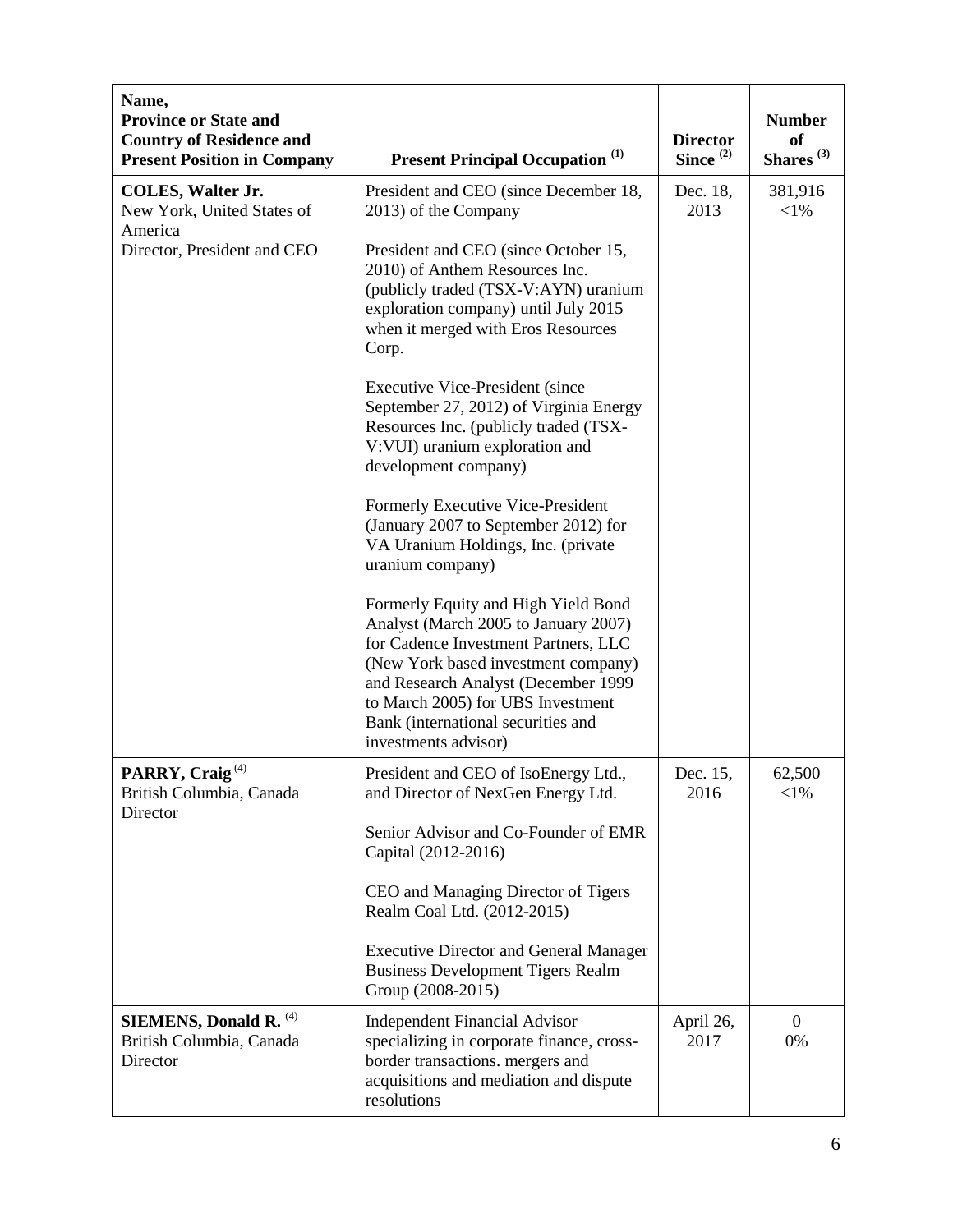| Name,<br><b>Province or State and</b><br><b>Country of Residence and</b><br><b>Present Position in Company</b> | <b>Present Principal Occupation</b> <sup>(1)</sup>                                                                                                                                                                                                                                                                                                                                                                                                                                                                                                                                                                                                                                                                                                                                                                                            | <b>Director</b><br>Since $(2)$ | <b>Number</b><br><b>of</b><br>Shares <sup>(3)</sup> |
|----------------------------------------------------------------------------------------------------------------|-----------------------------------------------------------------------------------------------------------------------------------------------------------------------------------------------------------------------------------------------------------------------------------------------------------------------------------------------------------------------------------------------------------------------------------------------------------------------------------------------------------------------------------------------------------------------------------------------------------------------------------------------------------------------------------------------------------------------------------------------------------------------------------------------------------------------------------------------|--------------------------------|-----------------------------------------------------|
| PUTNAM, III, Borden Roger<br>California, United States of<br>America<br>Director                               | Professional Geologist; Principal<br>Analyst of Mione Capital, an<br>independent mining industry consultancy<br>providing technical evaluations and<br>investment advice (2009 to present).<br>Previously, Managing Director/Principal<br>Natural Resources Analyst at Eastbourne<br><b>Capital and Robertson Stephens</b><br>Investment Management (1996-2009).<br>Chief Geologist and Vice President<br>Geology with Mineral Resources<br>Development (MRDI) an international<br>mining consultancy (1991-1996).<br>District Manager, Newmont Exploration,<br>Elko Nevada (1984-1991); Senior<br>Geologist and Geologist with AMAX<br>Exploration, Lakewood Colorado (1976-<br>1984).<br>Non-executive independent Director<br>Heron Resources, Australia (2015-<br>Present).<br>Professional Geologist, CA and WY,<br>USA; F AusIMM, F SEG | Jan. 29,<br>2018               | 104,708<br>$<$ 1%                                   |
| <b>BURSTEIN, Isac</b> <sup>(5)</sup><br>Lima, Peru<br>Proposed Director Nominee                                | Professional Geologist<br><b>VP Exploration and Business</b><br>Development with Hochschild Mining<br>PLC (2014 to present)<br>Previously, Manager for Project<br>Evaluation, Exploration Manager for<br>Mexico, and Exploration Geologist 1995<br>$-2014)$                                                                                                                                                                                                                                                                                                                                                                                                                                                                                                                                                                                   | N/A                            | $\overline{0}$<br>0%                                |

 $\overline{^{(1)}}$  Includes occupations for preceding five years.

<sup>(2)</sup> Apart from Mr. Burstein (see footnote  $(5)$  below), none of the proposed directors is to be elected under any arrangement or understanding between the proposed director and a third party (other than the directors and executive officers of the Company acting as in that capacity).

 $^{(3)}$  The approximate number of common shares of the Company carrying the right to vote in all circumstances beneficially owned, directly or indirectly, or over which control or direction that is expected to be exercised by each director as of the date of this Circular, on a non-diluted basis. No director, together with the director's associates and affiliates beneficially is expected to own, directly or indirectly, or exercise control or direction over more than 10% of the shares of the Company. Percentages are on an undiluted basis.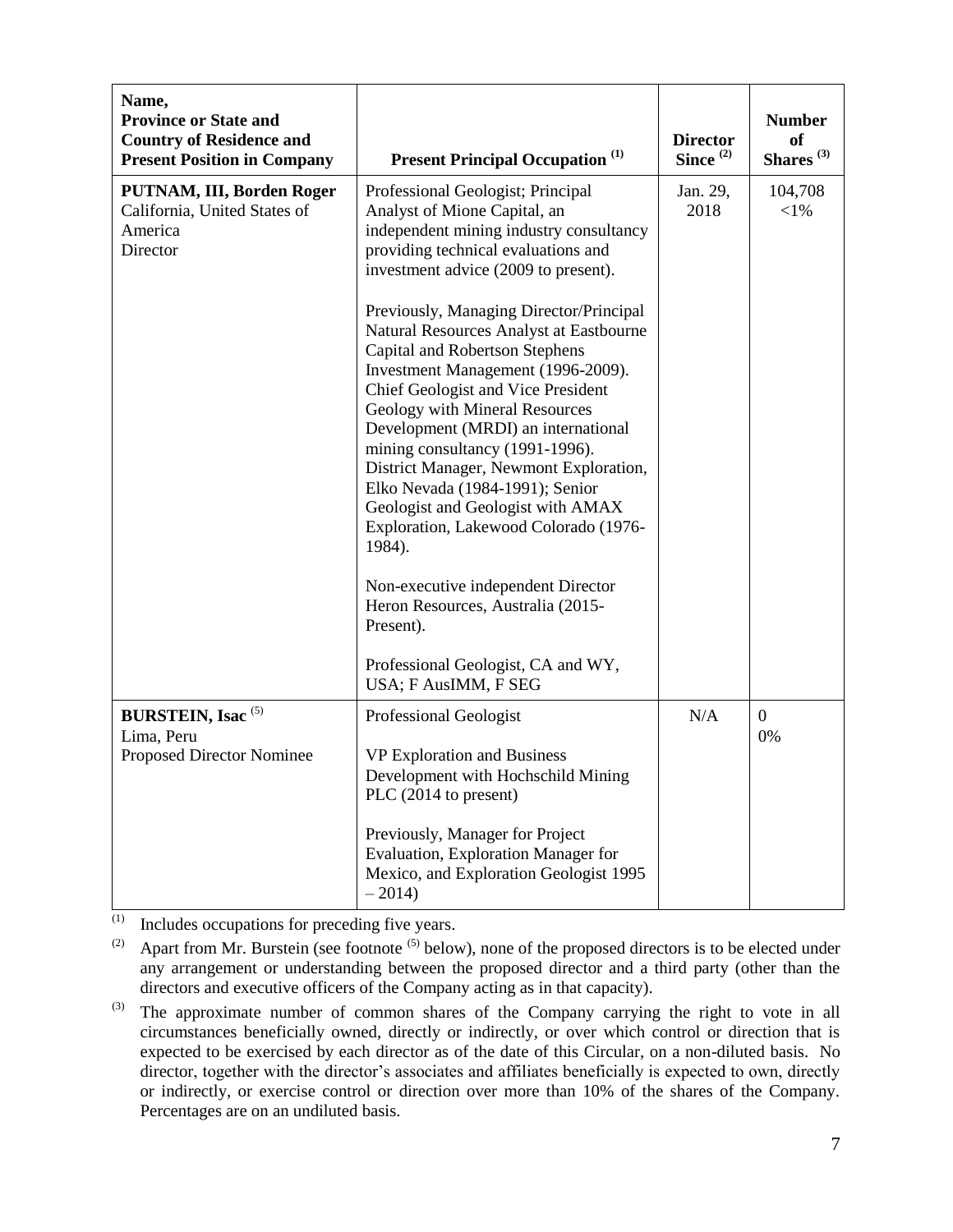- (4) Member of the Audit Committee.
- $^{(5)}$  As disclosed by the Company in News Releases dated September 19, 2018 and October 16, 2018, on October 16, 2018 the Company closed a strategic financing and option of 60% of Skeena's Snip Gold Project ("Snip") with Hochschild Mining Holdings Limited (a wholly owned subsidiary of Hochschild Mining plc) ("Hochschild"). After giving effect to the Financing, Hochschild now owns approximately 8% of Skeena's total issued and outstanding shares.

The terms of the strategic financing provided that Hochschild may nominate a representative to serve on Skeena's board of directors for so long as it holds 5% or more of the issued and outstanding shares of Skeena. In addition, Hochschild will have the right to participate in future offerings in order to maintain its percentage interest in Skeena. Mr. Burstein was the representative nominated by Hochschild to serve on Skeena's board of directors.

# **Cease Trade Orders, Bankruptcies, Penalties and Sanctions**

During the ten years preceding the date of this Circular, other than as disclosed below, no proposed director of the Company has, to the knowledge of the Company, been a director, chief executive officer or chief financial officer of any company that:

- (a) was subject to an order that was issued while the proposed director was acting in the capacity as a director, chief executive officer or chief financial officer; or
- (b) was subject to an order that was issued after the proposed director ceased to be a director, chief executive officer or chief financial officer and which resulted from an event that occurred while that person was acting in the capacity as director, chief executive officer or chief financial officer.

During the ten years preceding the date of this Circular, other than as disclosed below, no proposed director of the Company has, to the knowledge of the Company, been a director, chief executive officer of chief financial officer of any company that:

- (a) while that person was acting in that capacity, or within a year of that person ceasing to act in that capacity, became bankrupt, made a proposal under any legislation relating to bankruptcy or insolvency or was subject to or instituted any proceedings, arrangement or compromise with creditors or had a receiver, receiver manager or trustee appointed to hold the assets of that company; or
- (b) has become bankrupt, made a proposal under any legislation relating to bankruptcy or insolvency, or become subject to or instituted any proceedings, arrangement or compromise with creditors, or had a receiver, receiver manager or trustee appointed to hold the assets of the proposed director.

Don Siemens was a director of Great Western Minerals Group Ltd. ("**GWMG**") from January 2014 to July 2015. On April 30, 2015 GWMG was granted protection from its creditors under the *Companies' Creditors Arrangement Act* (the "CCAA") upon receiving an initial order from the Ontario Superior Court of Justice Commercial List. On May 11, 2015, an order was issued by the Financial and Consumers Affairs Authority of the Province of Saskatchewan that all trading in the securities of GWMG be ceased due to its failure to file certain required continuous disclosure documents. On December 4, 2015, PricewaterhouseCoopers LLP, as court-appointed monitor for GWMG's CCAA proceedings, filed an assignment in bankruptcy under the *Bankruptcy and Insolvency Act* on behalf of GWMG. GWMG was eventually delisted and the assets were disposed of by PricewaterhouseCoopers LLP.

No proposed director of the Company has been subject to any penalties or sanctions imposed by a court relating to securities legislation or by a securities regulatory authority or has entered into a settlement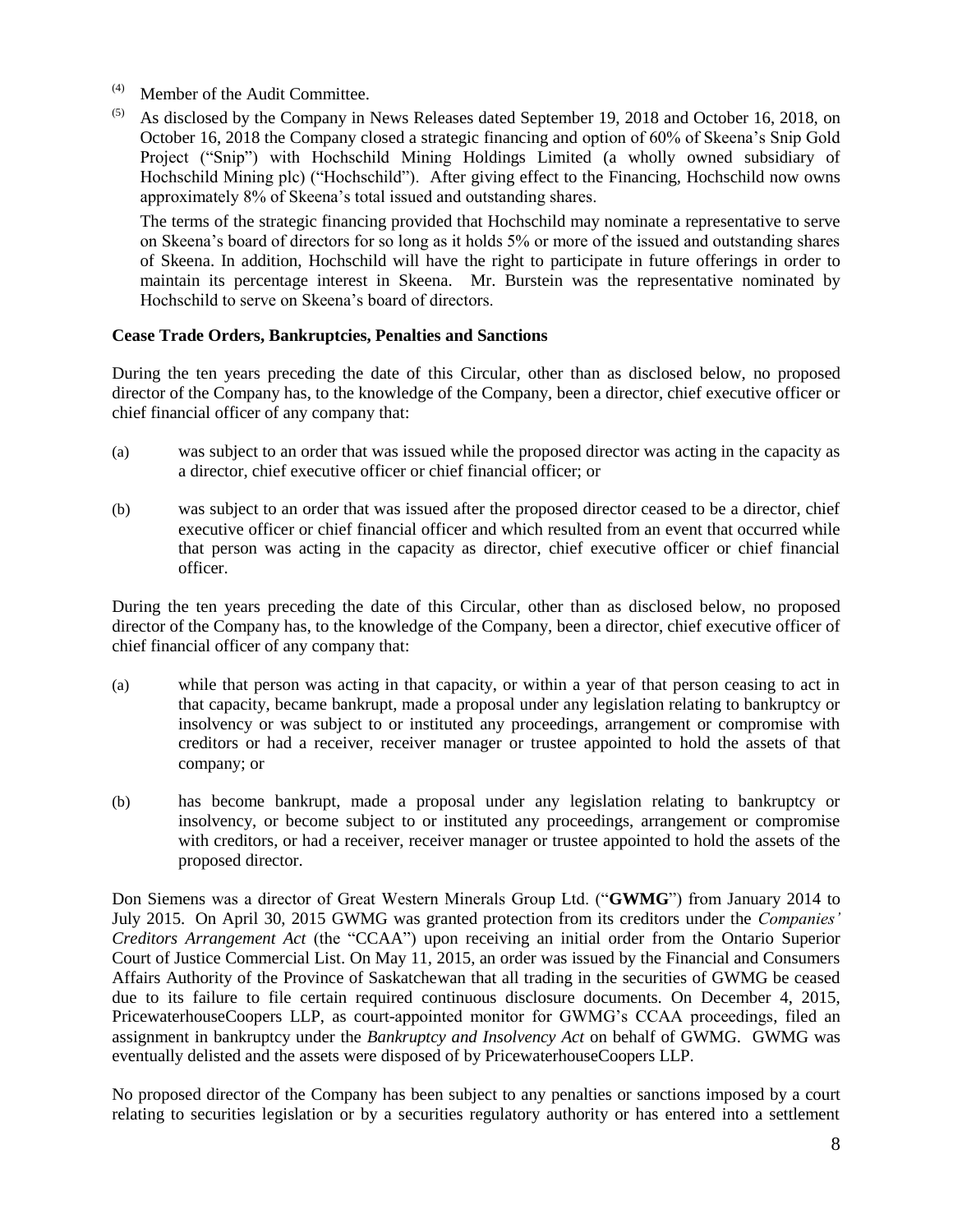agreement with a securities regulatory authority or been subject to any other penalties or sanctions imposed by a court, or regulatory body that would likely be considered important to a reasonable security holder in deciding to vote for a proposed director.

# **PARTICULARS OF OTHER MATTERS TO BE ACTED ON AT THE MEETING**

# **Amendment to the Company Stock Option Plan**

The Company wishes to amend its Stock Option Plan to include the Exchange Hold Period (as defined under TSX Venture Exchange Policy 1.1: Interpretation), and so is presenting the applicable amendments to the Stock Option Plan for approval at this shareholders meeting. Specifically, the Company is amending its Stock Option Plan to reference the Exchange Hold Period, as follows:

1. the addition of a new item 1.1(m) as follows:

"1.1(m) "**Exchange Hold Period**" means "Exchange Hold Period" as defined in the TSX Policies;" and

2. the addition of a new section 2.6 as follows:

# "2.6 **Exchange Hold Period**

In the event the Optionee is an "Insider" of the Company or the exercise price of the Option Shares is the Discounted Market Price (as such terms are defined in the TSX Venture Exchange Policy 1.1), the Shares issued in respect of which the Option is exercised will be subject to the Exchange Hold Period as set out and described in the TSX Venture Exchange Policy 4.4."

Therefore, at the Meeting, shareholders will be asked to pass a resolution in the following form:

"**RESOLVED** that the shareholders of the Company approve the amendment to the Company's stock option plan by way of the addition of a new section  $1.1(m)$  and new section 2.6, as more particularly set out in the Company's Information Circular dated January 28, 2019."

## **Approval of the Company Stock Option Plan**

The Company Stock Option Plan is subject to annual approval of the Shareholders pursuant to the policies of the TSXV. At the shareholder meeting held January 16, 2018, pursuant to the policies of the TSXV, management of the Company proposed, and the Shareholders approved, the Company's Stock Option Plan, a rolling stock option plan which reserves a maximum of 10% of the issued Shares on the applicable grant date for grant of Options under the plan. The policies require that such a rolling plan be re-approved each year by the Shareholders and the TSXV.

Management of the Company believes that Options serve an important function in furnishing directors, officers, employees and consultants (collectively the "**Eligible Parties**") of the Company an opportunity to invest in the Company in a simple and effective manner and to better align the interests of the Eligible Parties with those of the Company and its shareholders through ownership of Shares. Accordingly, at the Meeting the Shareholders will be asked to consider re-approving the Company Stock Option Plan and the allotment and reservation of sufficient Shares from treasury to provide the Shares necessary for issuance upon the exercise from time to time of Options granted pursuant to the Company Stock Option Plan.

The Company Stock Option Plan has been prepared by the Company in accordance with the policies of the TSXV and is in the form of a rolling stock option plan reserving for issuance upon the exercise of Options granted pursuant to the Company's Stock Option Plan, a maximum of 10% of the issued and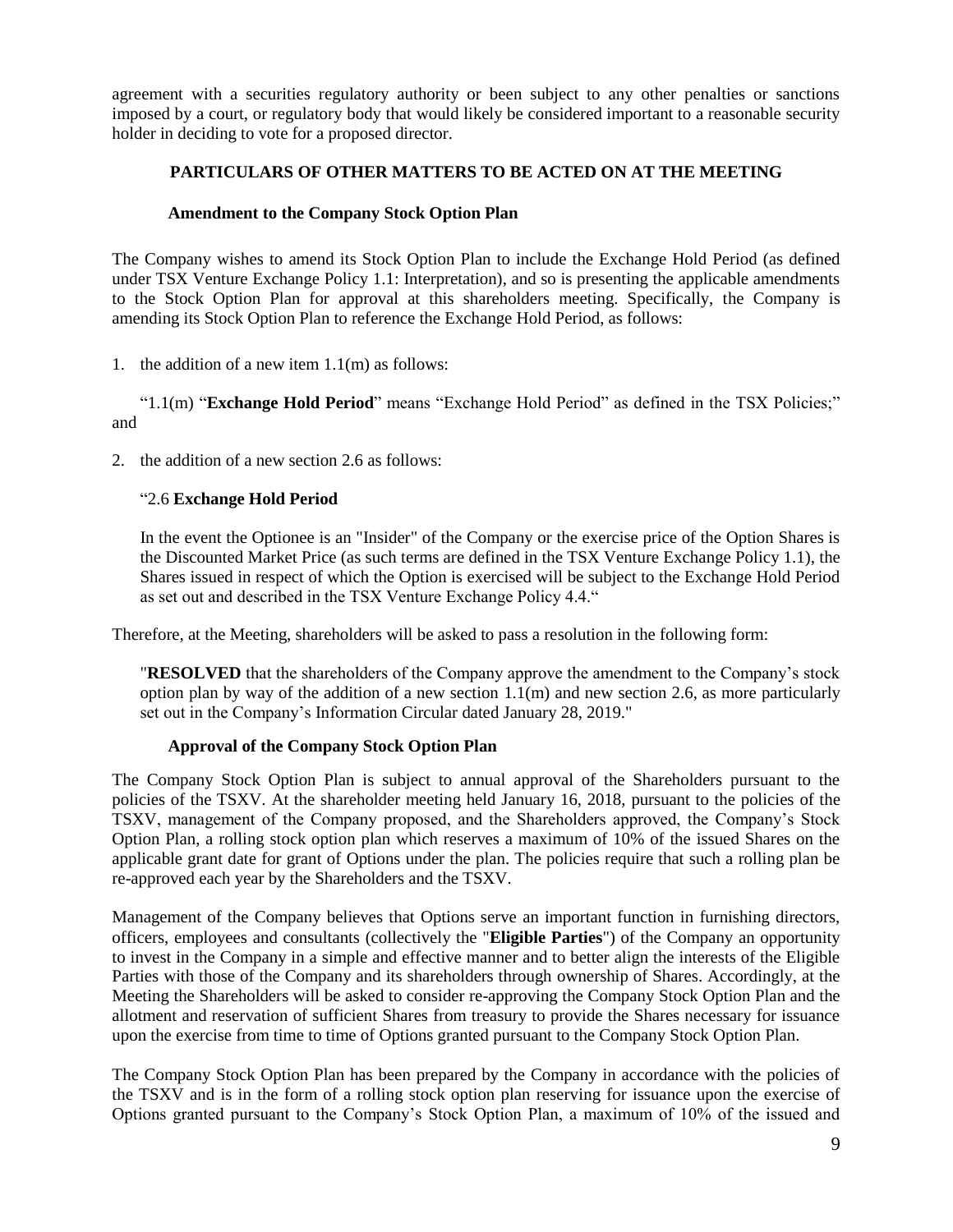outstanding Shares at any time, less any Shares required to be reserved with respect to Options granted by the Company prior to the implementation of the Company Stock Option Plan. The Company's Stock Option Plan is administered at the Board level. Subject to the provisions of the Company's Stock Option Plan, the Board in its sole discretion will determine all Options to be granted pursuant to the Company's Stock Option Plan, the exercise price therefor and any special terms or vesting provisions applicable thereto. The Board will comply with all TSXV and other regulatory requirements in granting Options and otherwise administering the Company's Stock Option Plan.

For a description of the current Option Plan please see 'Executive Compensation - Stock Option Plan' below.

A full copy of the Company Stock Option Plan will be available at the Meeting. Shareholders may also obtain a copy of the Company Stock Option Plan in advance of the Meeting upon request to the Company, at Suite 650, 1021 West Hastings Street, Vancouver, British Columbia V6E 0C3, or on SEDAR at www.sedar.com under the Company's profile.

The Board believes that passing of the following resolution is in the best interest of the Company. Accordingly, Shareholders will be asked to approve the following ordinary resolution at the Meeting:

## "**BE IT RESOLVED, as an Ordinary Resolution of the Shareholders of the Company, THAT:**

- 1. The continued use of the Company Stock Option Plan by the Company be and is hereby ratified and approved.
- 2. The Board, or any committee of the Board created pursuant to the Company's Stock Option Plan, is authorized to make such amendments to the Company's Stock Option Plan from time to time as the Board may, in its discretion, consider to be appropriate or as may be required by the Exchange, in accordance with the Company's Stock Option Plan and the policies of the TSXV and other regulatory authorities, as applicable.
- 3. Any one director or officer of the Company be and is hereby authorized and directed to do all such acts and things and to execute and deliver, under the corporate seal of the Company or otherwise, all such deeds, documents, instruments and assurances as in his or her opinion may be necessary or desirable to give effect to the foregoing resolutions."

The foregoing resolution must be approved by a majority (more than 50%) of the votes cast by Shareholders present in person or represented by proxy at the Meeting in order for it to be adopted.

## **EXECUTIVE COMPENSATION**

In the following information, a "**Named Executive Officer**" or "**NEO**" means each of the CEO and CFO of the Company (or any person carrying out the functions of a CEO or CFO) and the three highest paid executive officers, if any, of the Company and any subsidiary serving at the end of the financial year ended December 31, 2017 whose total individual compensation (excluding the value of any pension) was more than \$150,000 in the last financial year (including any CEO, CFO and executive officer that held such position for only a part of the last financial year).

## **Compensation Discussion and Analysis**

## *Philosophy*

The philosophy used by the Compensation Committee in determining the compensation of the Named Executive Officers is that the compensation should: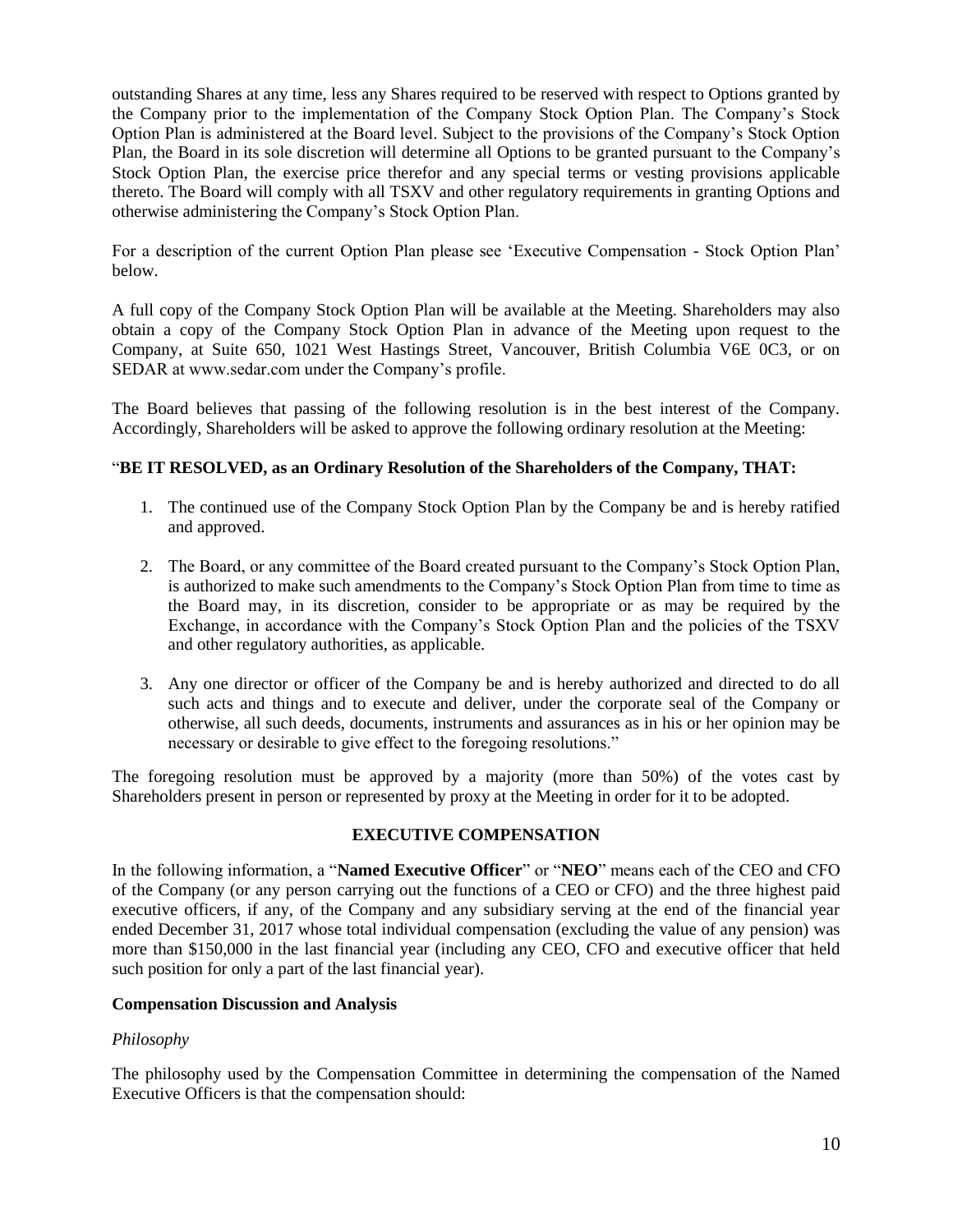- assist the Company in attracting and retaining key individuals as NEOs,
- align the interests of NEOs with those of the Shareholders,
- reflect each NEO's performance, expertise, responsibilities and length of service to the Company,
- reflect the Company's past performance and current state of development, and
- be commensurate with the Company's financial ability to remunerate its NEOs.

## *Compensation Components*

The Company's process for determining executive compensation is comparable to that used by most employers in the mineral exploration industry. The compensation of the Named Executive Officers is comprised of three components: (i) base salary; (ii) incentive bonus; and (iii) stock options.

There are no formal policies or procedures for determining the remuneration of the NEOs and Board. Instead, the Compensation Committee generally considers the appropriate level of remuneration without any formal objectives, criteria or analysis. Levels of remuneration are usually first informally discussed among the members of the Compensation Committee before being formally considered and approved. No specific formulas have been developed to assign a specific weighting to each of these components. Instead, the Compensation Committee considers the Company's performance and recommends compensation based on this assessment. Accordingly, each case is determined on its own merits and circumstances after being considered in light of prevailing economic conditions – both on a corporate level and on a national and international level – and industry norms for such remuneration.

Neither the Board nor any committee of the Board considered the implications of the risks associated with the Company's compensation policies and practices.

No NEO or director is permitted to purchase financial instruments, including prepaid variable forward contracts, equity swaps, collars, or units of exchange funds, designed to hedge or offset a decrease in market value of equity securities granted as compensation or held, directly or indirectly, by the NEO or director.

Stock options already held by NEOs are considered in granting new options to them.

Finally, in assessing compensation levels, the Compensation Committee relies on the experience of their members as officers and directors of other publicly traded mineral exploration companies. The purpose of this process is to:

- understand the competitiveness of current pay levels for each executive position relative to companies with similar business characteristics;
- identify and understand any gaps that may exist between the Company's compensation rates and compensation paid by other companies; and
- establish as a basis for developing salary adjustments and short-term and long-term incentive awards.

Each of these compensation components is described below.

## Base Salary:

The base salary for each Named Executive Officer is based on assessment of factors such as:

current competitive market and economic conditions;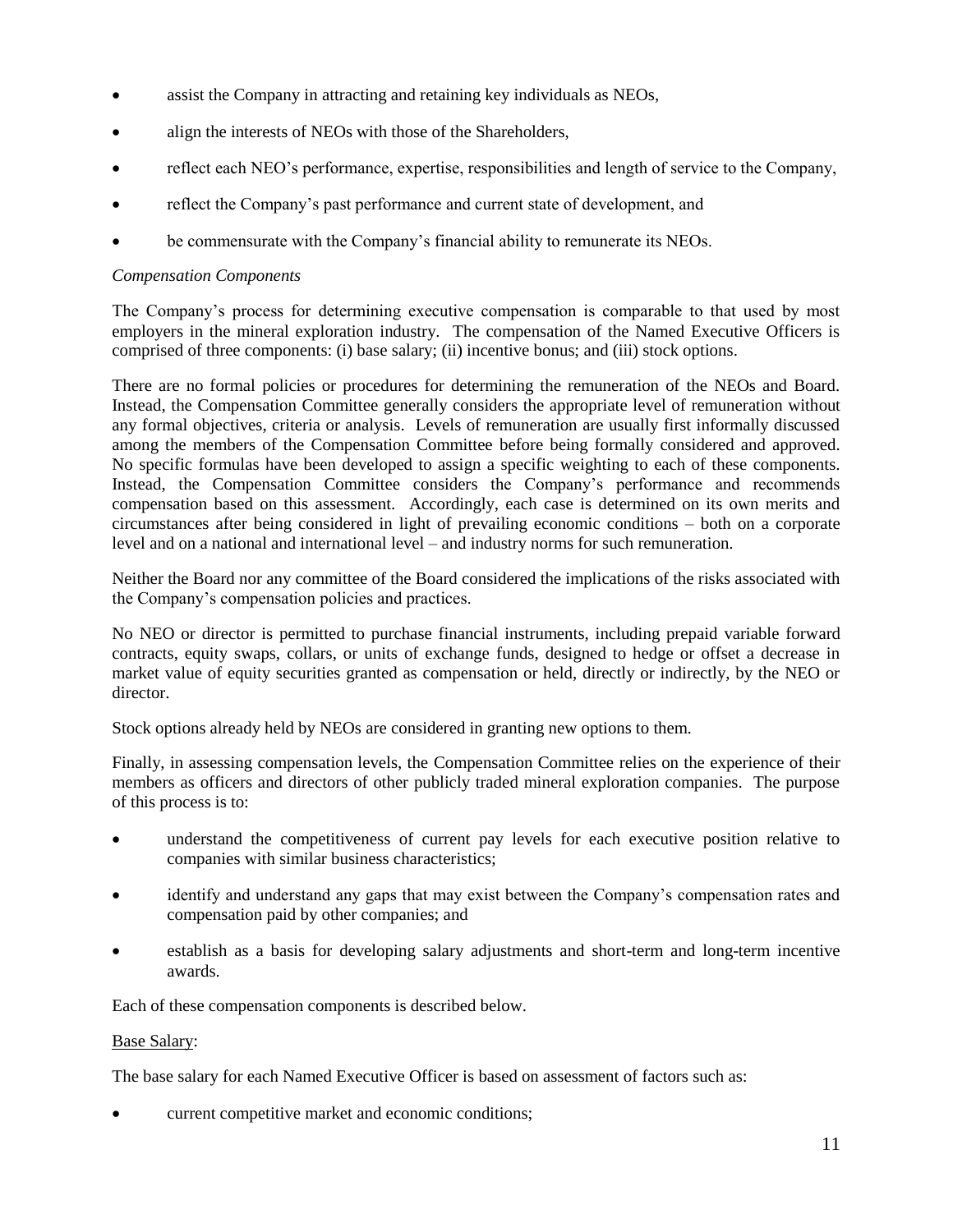- compensation levels within the peer group; and
- particular skills of the NEOs, such as leadership ability and management effectiveness, experience, responsibility and proven or expected performance of the particular individual.

Using this information, budgetary guidelines and other internally generated planning and forecasting tools, the Compensation Committee performs an assessment of the compensation of all NEOs, when requested by the Company's management. The Compensation Committee then sets the base salaries of the CEO, CFO and other NEOs.

## Incentive Bonus:

The Compensation Committee annually reviews and, if the committee determines them to be appropriate, approves the payment of incentive bonuses. The bonuses are generally paid by way of cash payments. The amount of the bonuses paid is based partly on the Company's success in reaching its objectives and partly on each Named Executive Officer's performance.

As part of determining bonuses to be paid, the Board reviews corporate performance objectives during the year. In the last financial year, the principal objectives included:

- discoveries of significant mineralization on one or more of the Company's properties;
- maintaining compliance with the regulatory and disclosure framework;
- increasing investors' interest in the Company;
- increasing the Company's market capitalization and working capital; and
- maximizing Shareholder value from the development and sale, option, joint venture or other disposition of mineral properties.

The success of the NEOs' contributions to the Company in reaching its overall goals is a factor in the determination of their annual bonus. The Compensation Committee assesses each NEO's performance on the basis of the NEO's contribution to the achievement of corporate goals and the needs of the Company that arise on a day-to-day basis. This assessment is used by the Compensation Committee with respect to the determination of annual bonuses for the NEOs.

## Stock Options:

The Option Plan is designed to encourage Share ownership and entrepreneurship in Named Executive Officers and other senior management and employees. The Compensation Committee believes that the Option Plan aligns the interests of the NEOs' with the interests of Shareholders by linking a component of executive compensation to the longer term performance of the Shares.

## **Option Based Awards to Named Executive Officers**

Stock options granted to NEOs are granted, from time to time, as the Compensation Committee feels is appropriate in the circumstances and in such amounts as are determined by the Compensation Committee.

In determining stock option grants, the Compensation Committee takes into account the options previously granted by the Company. In addition, the committee considers each individual's performance and their assessment of each individual's contribution to Shareholder value.

In addition to determining the number of Shares to be subject to options granted pursuant to the methodology outlined above, the Compensation Committee also determines, subject to and in accordance with the provision of the Option Plan, the following terms of the options: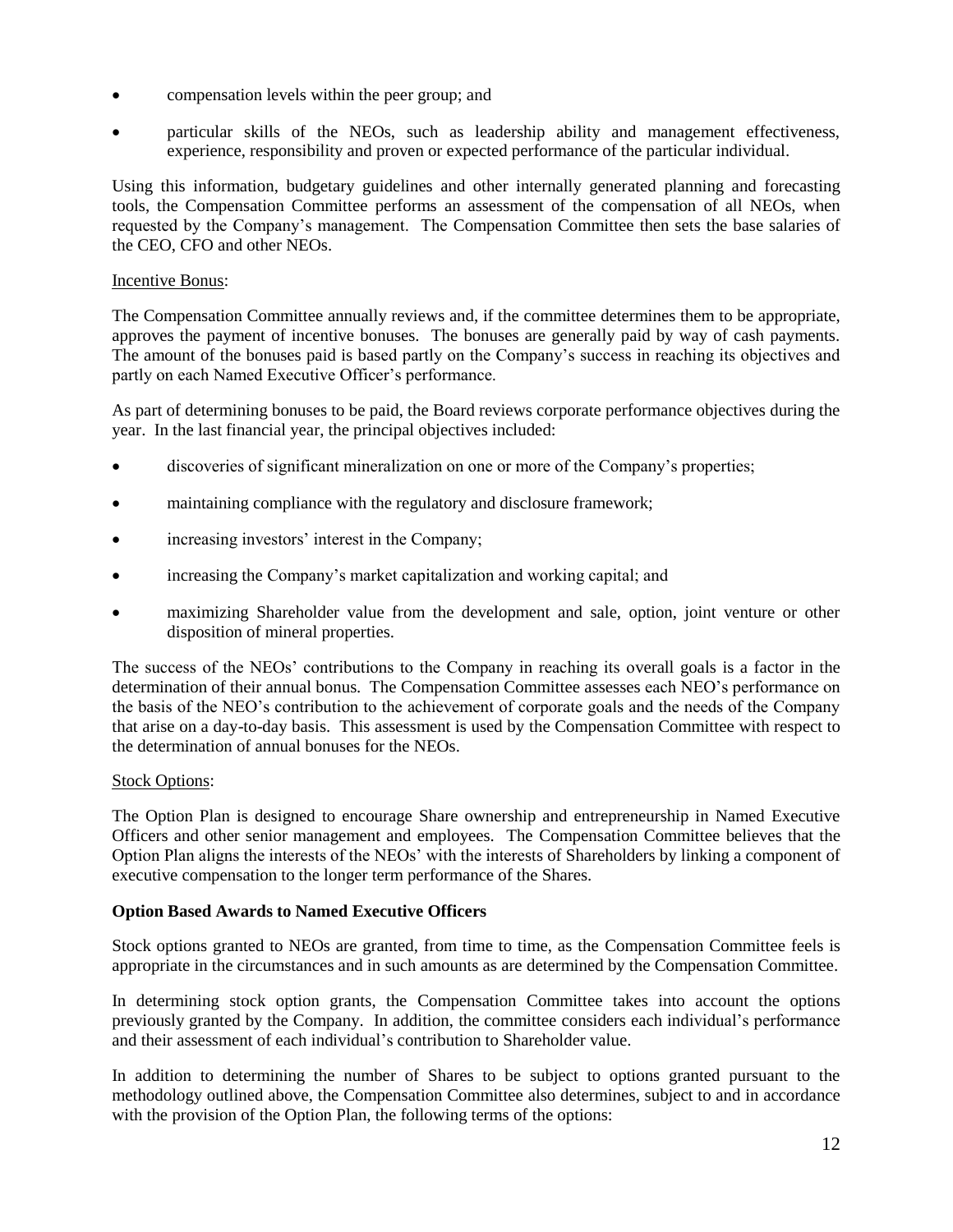- the exercise price;
- the terms on which the options vest; and
- any other material terms and conditions.

## **Contracts with Named Executive Officers**

The Company's employment and consulting contracts with its Named Executive Officers are written agreements. These agreements provide for the remuneration of such officers as summarized in the Summary Compensation Table below. The agreements may be terminated at the election of such officers on reasonable notice.

In addition to the remuneration payable under the contracts, bonuses and stock options may be paid or granted to such officers in the discretion of the Compensation Committee.

## **Pension Plans for Named Executive Officers**

The Company does not have any pension plans including 'defined benefits' plans, 'defined contribution' plans or 'deferred compensation' plans.

## **Other Remuneration of Named Executive Officers**

During the financial years ended December 31, 2017 and December 31, 2016 there was not any other remuneration paid or payable, directly or indirectly, by the Company pursuant to any existing plan or arrangement to its directors and Named Executive Officers, apart from a health benefits plan.

### **Termination and Change of Control Benefits**

The Company has no plan or arrangement whereby any NEOs may be compensated in the event of their resignation, retirement or other termination of employment that is initiated by the NEO. In the event of termination without cause, constructive dismissal, reduction of compensation, title, or role, a change of control of the Company, a change of control of a material asset of the Company, or a change in the NEO's responsibilities, the Company may be obligated to incur severance payments as shown below.

## Walter Coles Jr, CEO

On termination without cause, constructive dismissal, reduction of compensation, title, or role, Walter Coles Jr. shall be paid severance of:

- a lump-sum payment calculated as three months of his then current salary, plus one quarter of his highest annual bonus amount in the three preceding years,
- continuation of the current benefits provided to him by the Company for a period of three months,
- the highest bonus amount received in the three preceding years, prorated for months worked during the year up to the termination date.

On a change of control, Walter Coles Jr. may be paid severance of:

- a lump-sum payment calculated as two years of his then current salary, plus two times his highest annual bonus amount in the three preceding years,
- continuation of the current benefits provided to him by the Company for a period of two years,
- the highest bonus amount received in the three preceding years, prorated for months worked during the year up to the termination date.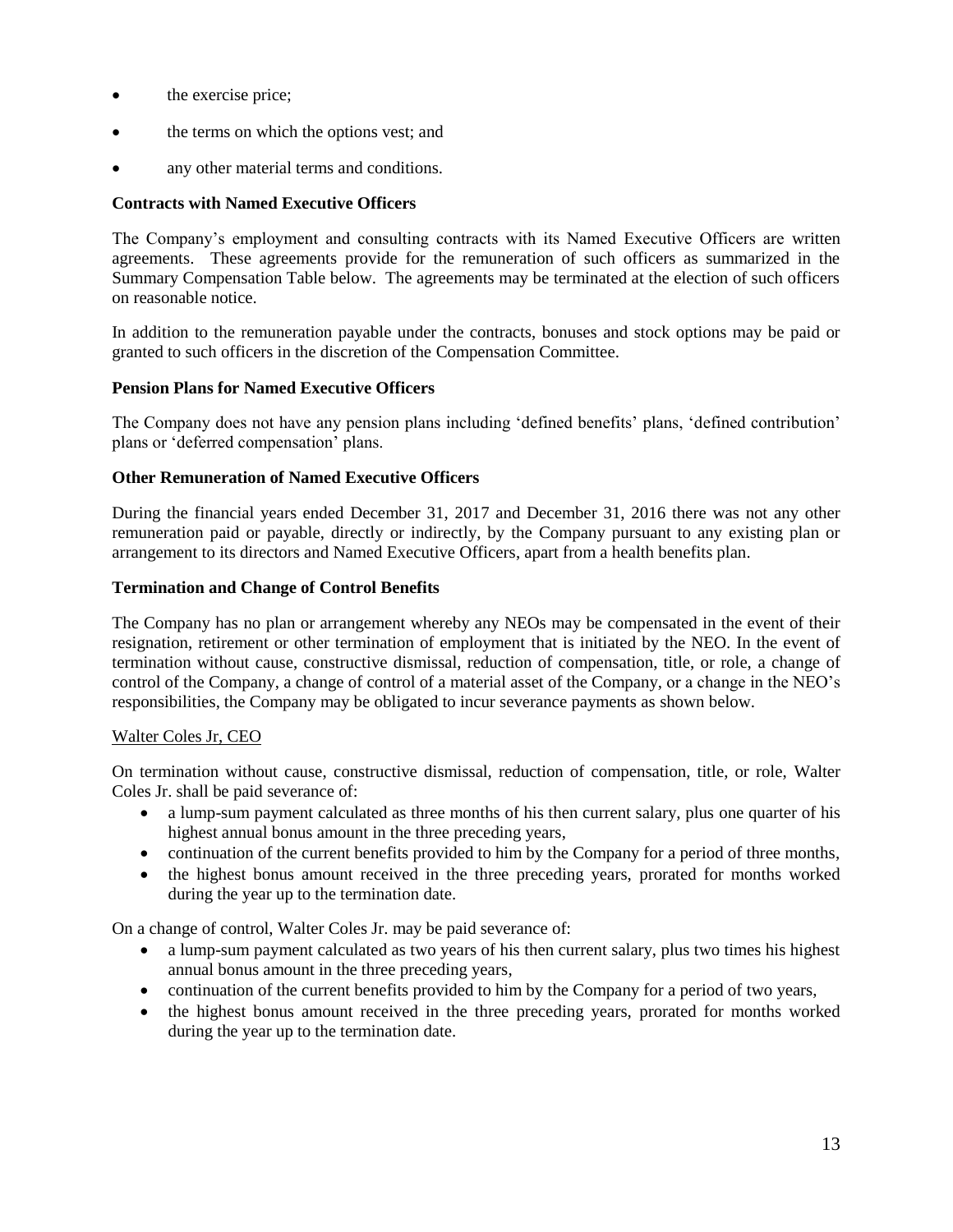## Andrew MacRitchie, CFO

On termination without cause, constructive dismissal, reduction of compensation, title, or role, Andrew MacRitchie shall be paid severance of:

- a lump-sum payment calculated as six months of his then current salary, plus one half of his highest annual bonus amount in the three preceding years,
- continuation of the current benefits provided to him by the Company for a period of six months,
- the highest bonus amount received in the three preceding years, prorated for months worked during the year up to the termination date.

On a change of control, Andrew MacRitchie may be paid severance of:

- a lump-sum payment calculated as two years of his then current salary, plus two times his highest annual bonus amount in the three preceding years,
- continuation of the current benefits provided to him by the Company for a period of two years,
- the highest bonus amount received in the three preceding years, prorated for months worked during the year up to the termination date.

## **Summary Compensation Table – Named Executive Officers**

The following table discloses the compensation paid or payable, directly or indirectly, by or on behalf of the Company during the financial years ended December 31, 2017 and December 31, 2016 to its Named Executive Officers:

For each NEO and director, the following table contains a summary of the compensation paid to him/her for each of the Company's two most recently completed financial years.

| Table of compensation excluding compensation securities |      |                                                                 |                     |                                               |                                |                                                 |                                     |
|---------------------------------------------------------|------|-----------------------------------------------------------------|---------------------|-----------------------------------------------|--------------------------------|-------------------------------------------------|-------------------------------------|
| <b>Name</b><br>and<br>position <sup>(5)</sup>           | Year | Salary,<br>consulting<br>fee.<br>retainer or<br>commission (\$) | <b>Bonus</b><br>\$) | <b>Committee</b><br>or meeting<br>fees<br>\$) | Value of<br>perquisites<br>\$) | Value of all<br>other<br>compensation<br>$(\$)$ | <b>Total</b><br>compensation<br>\$) |
| COLES,<br>Walter Jr.                                    | 2017 | \$248,280                                                       | \$160,000           | Nil                                           | Nil                            | Nil                                             | \$408,280                           |
| CEO, President and<br>Director                          | 2016 | \$223,180                                                       | \$160,000           | Nil                                           | Nil                            | Nil                                             | \$383,180                           |
| MACRITCHIE,<br>Andrew                                   | 2017 | \$150,631                                                       | \$40,000            | Nil                                           | Nil                            | Nil                                             | \$190,631                           |
| $CFO^{(1)}$                                             | 2016 | \$67,125                                                        | Nil                 | Nil                                           | Nil                            | Nil                                             | \$67,125                            |
| ALLAN,<br>Karen A.                                      | 2017 | Nil                                                             | Nil                 | Nil                                           | Nil                            | Nil                                             | Nil                                 |
| Former CFO <sup>(2)</sup>                               | 2016 | \$37,500                                                        | Nil                 | Nil                                           | Nil                            | Nil                                             | \$37,500                            |
| ALLAN,<br>J. Rupert                                     | 2017 | \$88,938                                                        | \$50,000            | Nil                                           | Nil                            | Nil                                             | \$138,938                           |
| Former VP<br>Exploration and<br>Director <sup>(3)</sup> | 2016 | \$94,124                                                        | Nil                 | Nil                                           | Nil                            | Nil                                             | \$94,124                            |
| CATHRO,<br>Michael <sup>(4)</sup>                       | 2017 | \$102,900                                                       | Nil                 | Nil                                           | Nil                            | Nil                                             | \$102,900                           |
| Former VP Operations                                    | 2016 | \$171,150                                                       | Nil                 | Nil                                           | Nil                            | Nil                                             | \$171,150                           |
| GEDDES,<br>Paul                                         | 2017 | Nil                                                             | Nil                 | Nil                                           | Nil                            | Nil                                             | Nil                                 |
| VP Exploration <sup><math>(5)</math></sup>              | 2016 | Nil                                                             | Nil                 | Nil                                           | Nil                            | Nil                                             | Nil                                 |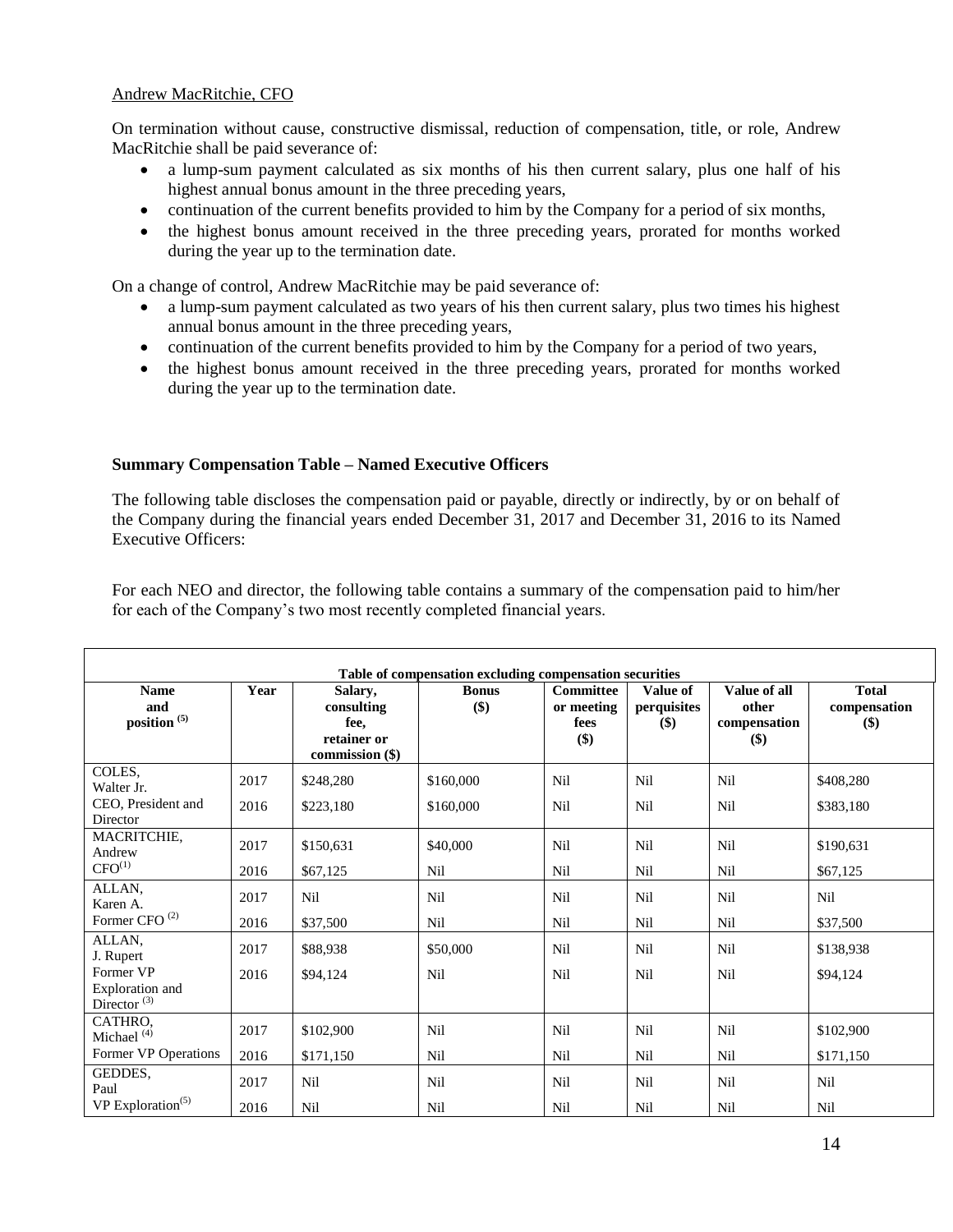| Table of compensation excluding compensation securities |              |                                                                 |                       |                                          |                                |                                              |                                     |
|---------------------------------------------------------|--------------|-----------------------------------------------------------------|-----------------------|------------------------------------------|--------------------------------|----------------------------------------------|-------------------------------------|
| <b>Name</b><br>and<br>position <sup>(5)</sup>           | Year         | Salary,<br>consulting<br>fee,<br>retainer or<br>commission (\$) | <b>Bonus</b><br>$($)$ | Committee<br>or meeting<br>fees<br>$($)$ | Value of<br>perquisites<br>\$) | Value of all<br>other<br>compensation<br>\$) | <b>Total</b><br>compensation<br>\$) |
| PARRY,<br>Craig.<br>$\text{Directory}^{(6)}$            | 2017<br>2016 | \$35,000<br>Nil                                                 | Nil<br>Nil            | Nil<br>Nil                               | Nil<br>Nil                     | Nil<br>Nil                                   | \$35,000<br>Nil                     |
| TREDGER,<br>Peter N.                                    | 2017         | \$28,334                                                        | Nil                   | Nil                                      | Nil                            | Nil                                          | \$28,334                            |
| Director<br>NETOLITZKY,<br>Ronald                       | 2016<br>2017 | \$24,000<br>\$45,000                                            | Nil<br>Nil            | Nil<br>Nil                               | Nil<br>Nil                     | Nil<br>Nil                                   | \$24,000<br>\$45,000                |
| Director<br>SIEMENS,<br>Donald R.                       | 2016<br>2017 | \$60,000<br>\$45,000                                            | Nil<br>Nil            | Nil<br>Nil                               | Nil<br>Nil                     | Nil<br>Nil                                   | \$60,000<br>\$45,000                |
| $\text{Directory}^{(7)}$<br>HIMMELRIGHT,<br>Justin      | 2016<br>2017 | Nil<br>Nil                                                      | Nil<br>Nil            | Nil<br>Nil                               | Nil<br>Nil                     | Nil<br>Nil                                   | Nil<br>Nil                          |
| VP Sustainability $(8)$<br>PUTNAM,<br>Borden R.,III     | 2016<br>2017 | Nil<br>Nil                                                      | Nil<br>Nil            | Nil<br>Nil                               | Nil<br>Nil                     | Nil<br>Nil                                   | Nil<br>Nil                          |
| Director <sup><math>(9)</math></sup>                    | 2016         | Nil                                                             | Nil                   | Nil                                      | Nil                            | Nil                                          | Nil                                 |

Notes:

- $(1)$  Mr. MacRitchie was appointed CFO of the Company on July 1, 2016.
- (2) Remuneration of the Former CFO was paid to Forde Management & Associates Ltd, a private corporation wholly-owned by the Former CFO. Karen Allan resigned as CFO effective June 30, 2016.
- (3) J. Rupert Allan was previously CEO of the Company but was replaced by Walter Coles, Jr., on December 18, 2013. Mr. Allen was also previously VP Exploration of the Company but was replaced by Paul Geddes, on March 1, 2018. Remuneration for Mr. Allan is paid to Cold Stream Explorations Ltd., a private corporation wholly-owned by him.
- (4) Michael Cathro was appointed Vice President of Operations on January 29, 2015. Remuneration for Mr. Cathro is paid to Cathro Resources Corp., a private corporation wholly-owned by him. Mr. Cathro resigned as Vice President of Operations on October 23, 2017.
- $^{(5)}$  Mr. Geddes was appointed Vice-President of Exploration on March 1, 2018.
- <sup>(6)</sup> Mr. Parry was appointed to the Board of Directors on December 15, 2016.
- (7) Mr. Siemens was appointed to the Board of Directors on April 26, 2017.
- (8) Mr. Himmelright was appointed Vice-President of Sustainability on October 23, 2017.
- $(9)$  Mr. Putnam was appointed to the Board of Directors on January 29, 2018.

#### *Incentive Plan Awards*

The Company's Stock Option Plan permits the granting of Options to eligible participants to purchase up to a maximum of such number of Shares as is equal to 10% of the then issued and outstanding Shares. For further particulars of the Company Stock Option Plan, see "*Securities Authorized for Issuance under Equity Compensation Plans – Stock Option Plan*".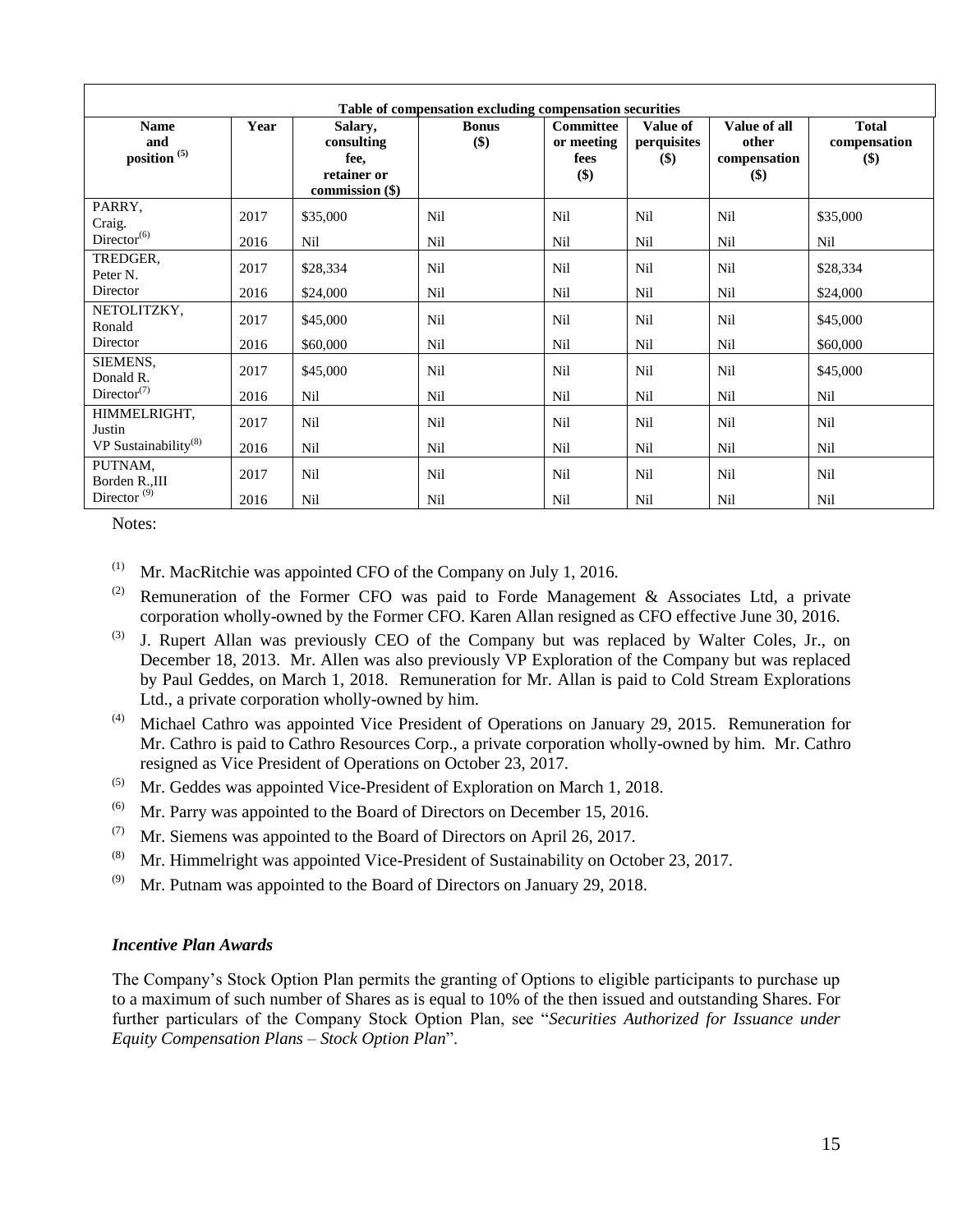## *Stock Options and other Compensation Securities*

|                                                              | Compensation Securities outstanding to Directors and NEO's at December 31, 2017 |                                                               |                                                  |                                      |                                                                       |                                                             |                                              |
|--------------------------------------------------------------|---------------------------------------------------------------------------------|---------------------------------------------------------------|--------------------------------------------------|--------------------------------------|-----------------------------------------------------------------------|-------------------------------------------------------------|----------------------------------------------|
| <b>Name</b><br>and<br>position                               | Type of<br>compensa<br>tion                                                     | Number of<br>compensation<br>securities,<br>number of         | <b>Date</b><br>of<br>issue                       | Issue,<br>conversion<br>or exercise  | <b>Closing</b><br>price of<br>security or                             | <b>Closing</b><br>price of<br>security or                   | <b>Expiry</b><br>date                        |
|                                                              | security<br>(1)                                                                 | underlying<br>securities, and<br>percentage of<br>class $(5)$ | or<br>grant                                      | price<br>$(3)^{(5)}$                 | underlying<br>security on<br>date of<br>grant<br>$(3)$ <sup>(5)</sup> | underlying<br>security at<br><b>2017</b> year<br>end<br>\$) |                                              |
| COLES, Walter<br>Jr.<br>CEO, President<br>and Director       | <b>Stock</b><br>Options                                                         | 177,500<br>250,000<br>500,000<br>400,000                      | Jan 31'17<br>Jul 25'16<br>Jun 23'16<br>Nov 16'14 | \$1.00<br>\$1.50<br>\$1.00<br>\$1.00 | \$0.95<br>\$1.50<br>\$0.85<br>\$0.70                                  | \$0.70                                                      | Jan31'22<br>Jul25'21<br>Jun23'21<br>Nov16'19 |
| ALLAN,<br>Karen A.<br>Former CFO $^{(1)}$                    | <b>Stock</b><br>Options                                                         | 80,000<br>135,000                                             | Jun 23'16<br>Nov 16'14                           | \$1.00<br>\$1.00                     | \$0.85<br>\$0.70                                                      | \$0.70                                                      | Jun23'21<br>Nov16'19                         |
| ALLAN, J.<br>Rupert<br><b>VP</b> Exploration<br>and Director | <b>Stock</b><br>Options                                                         | 102,500<br>150,000<br>300,000<br>200,000                      | Jan 31'17<br>Jul 25'16<br>Jun 23'16<br>Nov 16'14 | \$1.00<br>\$1.50<br>\$1.00<br>\$1.00 | \$0.95<br>\$1.50<br>\$0.85<br>\$0.70                                  | \$0.70                                                      | Jan31'22<br>Jul25'21<br>Jun23'21<br>Nov16'19 |
| CATHRO,<br>Michael<br>Former VP<br>Operations                | <b>Stock</b><br>Options                                                         | 65,000<br>100,000<br>140,000<br>60,000                        | Jan 31'17<br>Jul 25'16<br>Jun 23'16<br>Jan 29'15 | \$1.00<br>\$1.50<br>\$1.00<br>\$1.00 | \$0.95<br>\$1.50<br>\$0.85<br>\$0.90                                  | \$0.70                                                      | Jan31'22<br>Jul25'21<br>Jun23'21<br>Jan29'20 |
| MACRITCHIE,<br>Andrew<br>$\mathrm{CFO}$ $^{(2)}$             | <b>Stock</b><br>Options                                                         | 50,000<br>70,000<br>80,000                                    | Jan 31'17<br>Jul 25'16<br>Jun 23'16              | \$1.00<br>\$1.50<br>\$1.00           | \$0.95<br>\$1.50<br>\$0.85                                            | \$0.70                                                      | Jan31'22<br>Jul25'21<br>Jun23'21             |
| PARRY,<br>Craig<br>Director $(3)$                            | <b>Stock</b><br>Options                                                         | 155,000                                                       | Jan 31'17                                        | \$1.00                               | \$0.95                                                                | \$0.70                                                      | Jan31'22                                     |
| SIEMENS,<br>Don<br>Director $(4)$                            | Stock<br>Options                                                                | Nil                                                           | N/A                                              | N/A                                  | N/A                                                                   | N/A                                                         | $\rm N/A$                                    |
| TREDGER,<br>Peter <sub>N.</sub><br>Director                  | <b>Stock</b><br>Options                                                         | 65,000<br>100,000<br>200,000<br>150,000                       | Jan 31'17<br>Jul 25'16<br>Jun 23'16<br>Nov 16'14 | \$1.00<br>\$1.50<br>\$1.00<br>\$1.00 | \$0.95<br>\$1.50<br>\$0.85<br>\$0.70                                  | \$0.70                                                      | Jan31'22<br>Jul25'21<br>Jun23'21<br>Nov16'19 |
| NETOLITZKY,<br>Ronald<br>Director                            | <b>Stock</b><br>Options                                                         | 140,000<br>200,000<br>300,000<br>350,000                      | Jan 31'17<br>Jul 25'16<br>Jun 23'16<br>Nov 16'14 | \$1.00<br>\$1.50<br>\$1.00<br>\$1.00 | \$0.95<br>\$1.50<br>\$0.85<br>\$0.70                                  | \$0.70                                                      | Jan31'22<br>Jul25'21<br>Jun23'21<br>Nov16'19 |
| PUTNAM,<br>Borden R., III<br>Director <sup>(6)</sup>         | Stock<br>Options                                                                | Nil                                                           | N/A                                              | N/A                                  | N/A                                                                   | N/A                                                         | N/A                                          |

Notes:

 $(1)$  Karen A. Allan resigned as CFO effective June 30, 2016.

(2) Mr. MacRitchie was appointed CFO of the Company on July 1, 2016.

(3) Mr. Parry was appointed to the Board of Directors on December 15, 2016.

<sup>(4)</sup> Mr. Siemens was appointed to the Board of Directors on April 26, 2017.

 $(5)$  The number of shares, exercise price and closing price of the securities on the date of grant are shown in post-consolidation figures. The common shares of the Company were consolidated on a 10 (old) for 1 (new) share basis on October 20, 2017. The issued capital of the Company was reduced from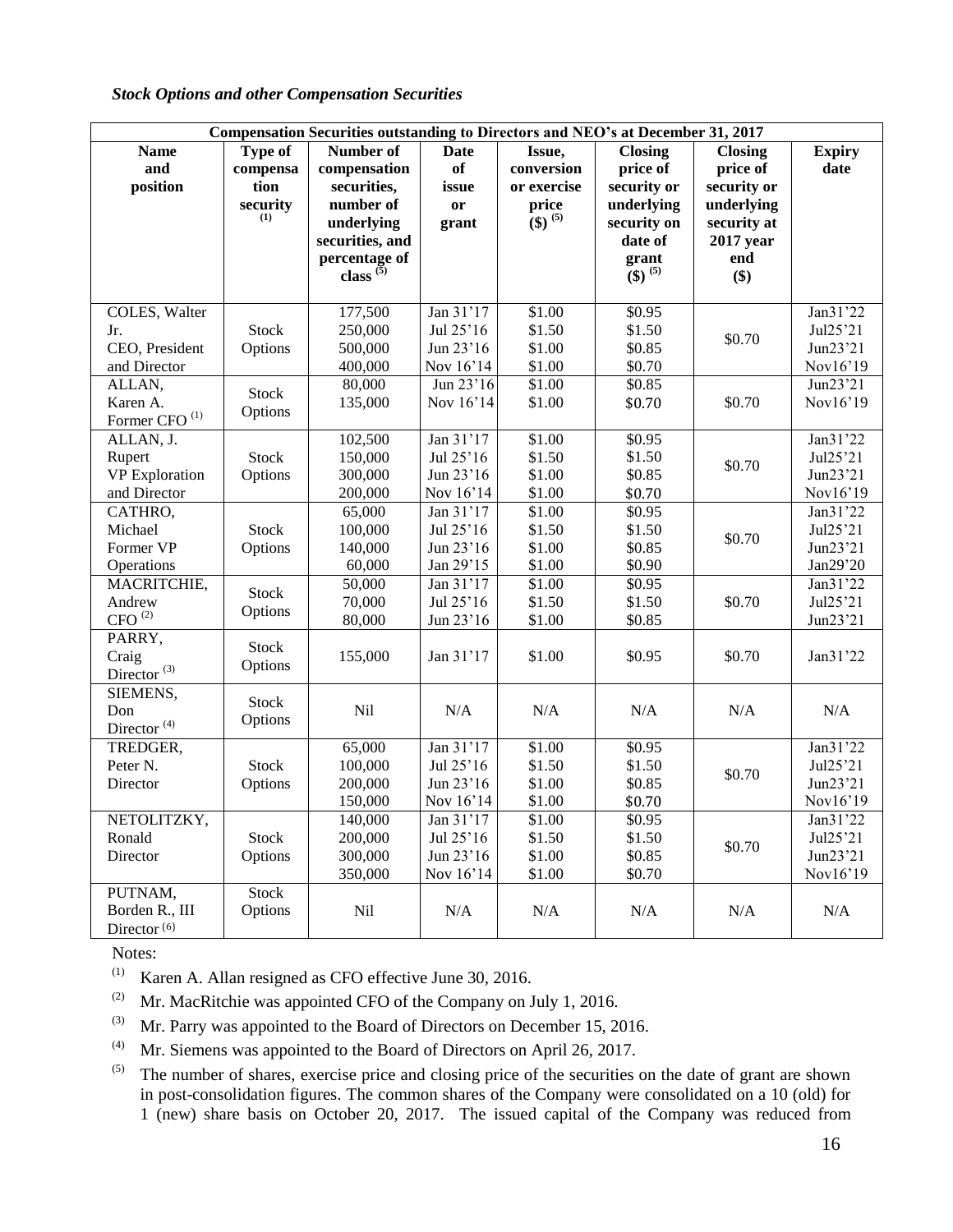727,941,831 to 72,793,987 on October 20, 2017. Subsequently, on November 7, 2017, an additional 2,884,059 shares were issued, increasing the issued capital of the Company to 75,678,037. During the financial year ended December 31, 2018, an additional 29,292,506 shares were issued, increasing the issued capital of the Company to 97,847,879.

Mr. Putnam was appointed to the Board of Directors on January 29, 2018.

During the financial year ended December 31, 2017, no incentive stock options were exercised by directors or named executive officers, 122,500 (post-consolidation) options expired unexercised and 69,000 (post-consolidation) options were cancelled. On January 31, 2017, an aggregate of 8,300,000 pre-consolidation (830,000 post-consolidation) options were granted to directors, officers and employees of the Company and on January 15, 2018, an aggregate of 2,250,000 options were granted to directors, officers and employees of the Company.

# **Securities Authorized for Issuance under Equity Compensation Plans**

# **Stock Option Plan**

The Company's Stock Option Plan (the "Option Plan"), a rolling plan, has been established in accordance with the policies of the Exchange. The purpose of the Option Plan is to attract and motivate the directors, officers and employees of the Company and any subsidiaries, employees of any management corporation and consultants to the Company (collectively, "**Optionees**") and thereby advance the Company's interests by providing them an opportunity to acquire an equity interest in the Company through the exercise of stock options granted to them under the Option Plan. The Company's Stock Option Plan was last amended at the Company's Annual General Meeting held on February 23, 2016 and a copy of the Amended Stock Option Plan was attached to the Company's Information Circular as Schedule "B". The full text of the Stock Option Plan, both with and without the proposed amendments, will be available for review at the Annual General Meeting. Minor amendments are proposed for adoption at the March 1, 2019 Annual General Meeting in order to enhance alignment with TSX Venture Exchange policy.

Pursuant to the Option Plan, the Board may grant stock options to Optionees in consideration of them providing their services to the Company or a subsidiary. The number of Shares subject to each option is determined by the Compensation Committee within the guidelines established by the Option Plan. The options enable such persons to purchase Shares at a price fixed pursuant to such guidelines. The options are exercisable by the Optionee giving the Company notice and payment of the exercise price for the number of Shares to be acquired.

The Option Plan authorizes stock options to be granted to the Optionees on the following terms:

- 1. The number of Shares available for issuance pursuant to outstanding options cannot exceed an aggregate of 10% of the issued Shares.
- 2. The number of Shares subject to issuance upon the exercise of options granted under the Option Plan by one Optionee or all Optionees providing investor relations services is subject to the following limitations
	- (a) no Optionee can be granted options during a 12 month period to purchase more than
	- (i) 5% of the issued Shares unless disinterested Shareholder approval has been obtained (such approval has not been sought), or
	- (ii) 2% of the issued Shares, if the Optionee is a consultant, and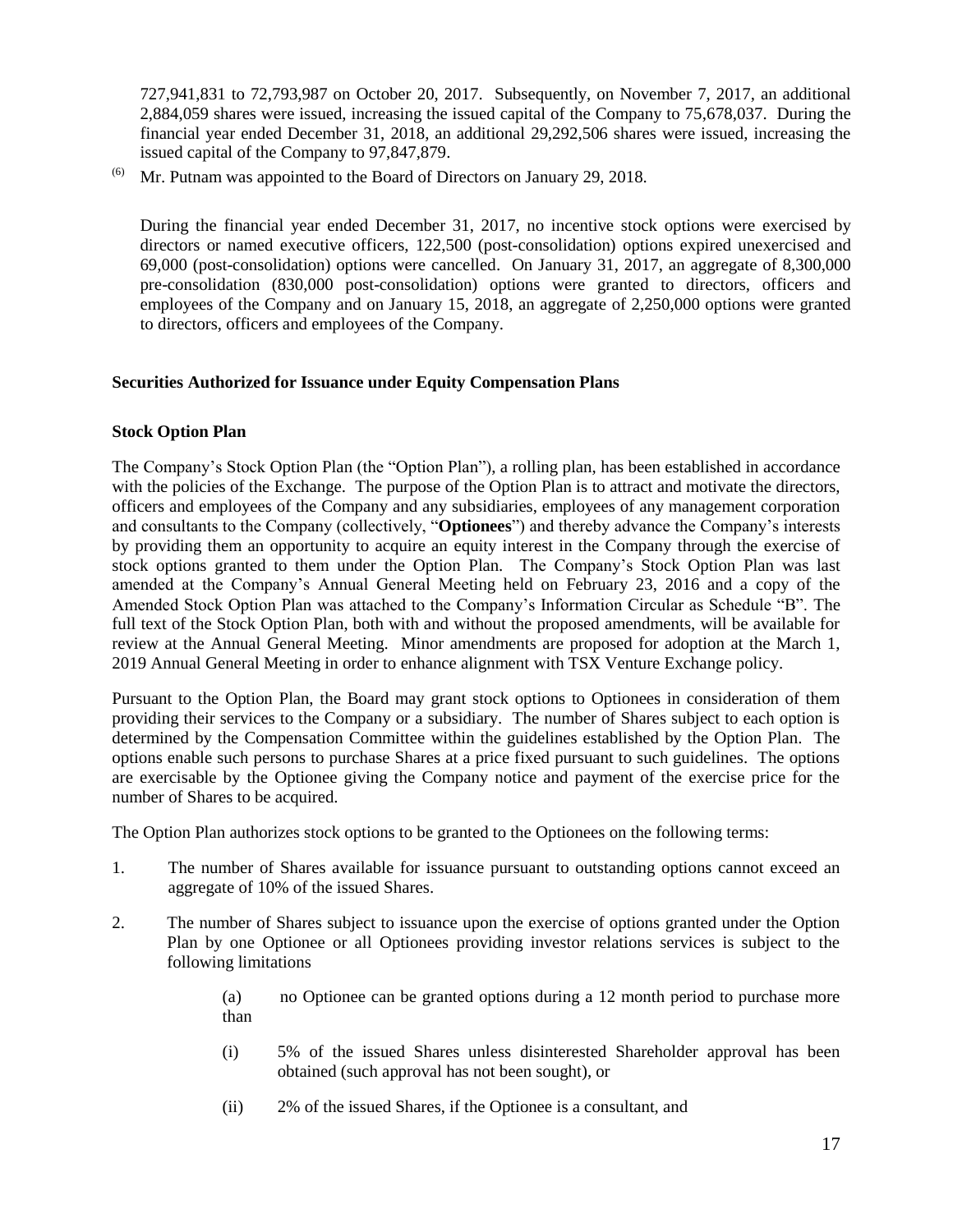- (b) the number of Shares subject to options held by all Optionees providing investor relations services cannot exceed 2% in the aggregate.
- 3. Approval by disinterested Shareholders must be obtained (such approval has not been, nor is it intended to be, sought) if options granted under the Option Plan, together with all of the Company's previously established and outstanding stock options, stock option plans, employee stock purchase plans or any other compensation or incentive mechanisms involving the issuance or potential issuance of Shares, could result in:
	- (a) the grant to insiders, within a one year period, of options to purchase that number of Shares exceeding 10% of the outstanding Shares, or
	- (b) the issuance to any one insider and such insider's associates, within a one year period, of Shares totalling in excess of 5% of the outstanding Shares.
- 4. The exercise price of the options cannot be set at less than the greater of \$0.05 per Share and the closing trading price of the Shares on the day before the granting of the stock options.
- 5. The options may be exercisable for up to ten years.
- 6. There are no vesting requirements unless the Optionee is providing investor relations services to the Company, in which case the options must vest over at least 12 months with no more than onequarter vesting in any three month period. However, the Board may impose additional vesting requirements and, subject to obtaining any required approval from the Exchange, may authorize all non-vested options to vest immediately.
- 7. The options can only be exercised by the Optionee (to the extent they have already vested) for so long as the Optionee is a director, officer or employee of, or consultant to, the Company or any subsidiary or is an employee of the Company's management corporation and within a period thereafter not exceeding the earlier of:
	- (a) the original expiry date;
	- (b) 90 days (or such longer period as the Board may determine) after ceasing to be a director, officer, employee or consultant for any reason other than death; or
	- (c) if the Optionee dies, within one year from the Optionee's death.
- 8. The options are not assignable except to a wholly-owned holding corporation.
- 9. No financial assistance is available to Optionees under the Option Plan.
- 10. Any amendments to the Option Plan or outstanding stock options are subject to the approval of the Exchange and, if required by the Exchange or the Option Plan, of the Shareholders, possibly with only 'disinterested Shareholders' being entitled to vote. Disinterested Shareholder approval must be obtained for the reduction of the exercise price of options (including the cancellation and re-issuance of options so as to effectively reduce the exercise price) of options held by insiders. The amendment to an outstanding stock option will also require the consent of the Optionee.

No options have been granted under the Option Plan which are subject to Shareholder approval.

The Board's approach to granting options is consistent with prevailing practice in the mineral exploration industry. Grants of options depend on the length of service of the NEO and directors. There are, therefore, no formulae followed or performance goals or significant conditions which must be met before options will be granted. The Board has always granted options with an exercise price that is equal to or greater than the prevailing market price of the Shares.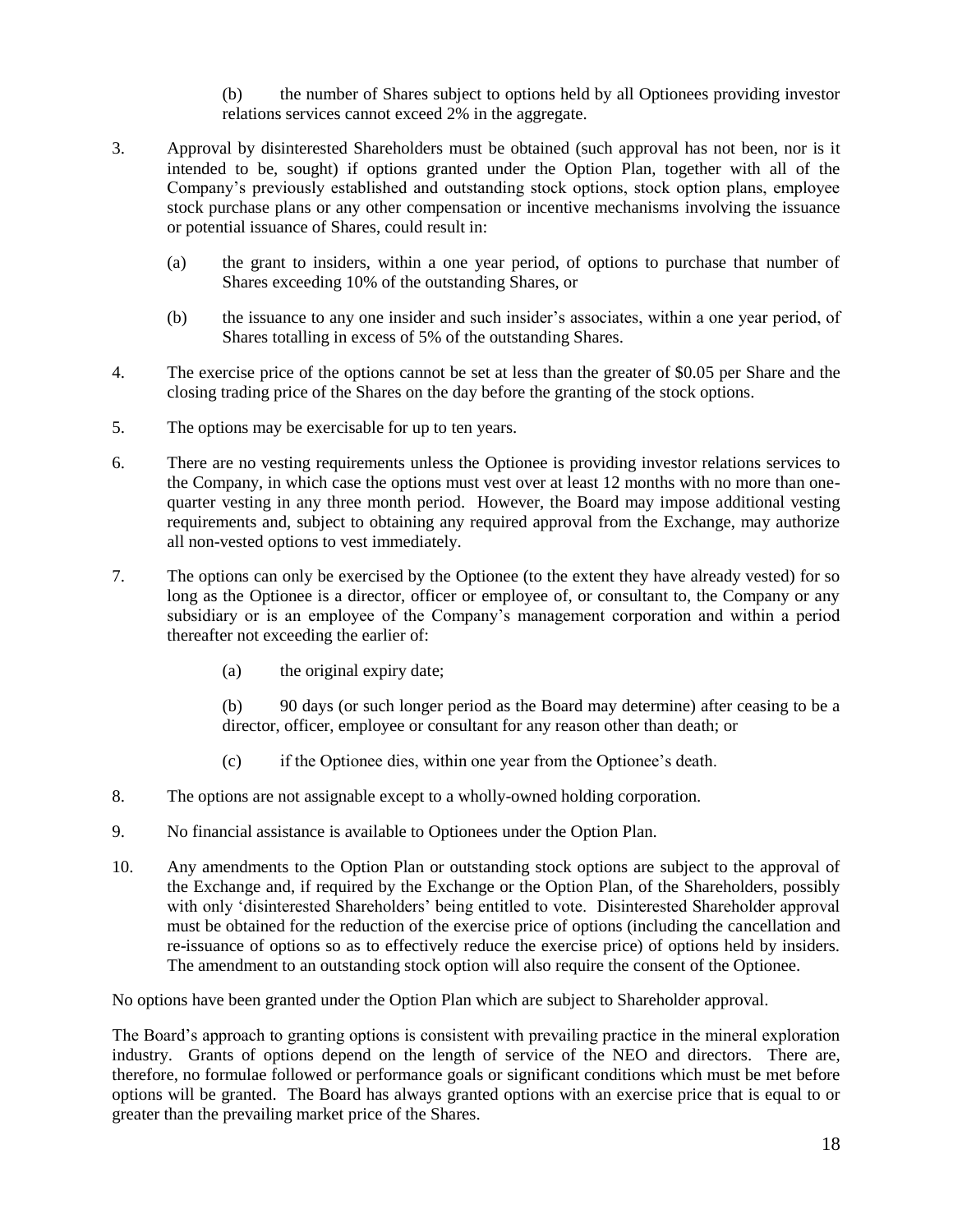# **SECURITIES AUTHORIZED FOR ISSUANCE UNDER EQUITY COMPENSATION PLANS**

The following table sets out information as of the end of the financial quarter ended September 30, 2018 with respect to compensation plans under which equity securities of the Company are authorized for issuance.

| <b>Plan Category</b>                                            | <b>Number of securities</b><br>to be issued upon<br>exercise of<br>outstanding<br>compensation<br>options, warrants<br>and rights<br>(a) | Weighted-average<br>exercise price of<br>outstanding<br>compensation<br>options, warrants<br>and rights<br>(b) | <b>Number of securities</b><br>remaining available<br>for future issuances<br>under equity<br>compensation plans<br>(excluding securities<br>reflected in column<br>(a)<br>(c) |
|-----------------------------------------------------------------|------------------------------------------------------------------------------------------------------------------------------------------|----------------------------------------------------------------------------------------------------------------|--------------------------------------------------------------------------------------------------------------------------------------------------------------------------------|
| Equity compensation plans<br>approved by securityholders        | 7,416,444                                                                                                                                | \$1.11                                                                                                         | 1,616,410                                                                                                                                                                      |
| Equity compensation plans<br>not approved by<br>securityholders |                                                                                                                                          |                                                                                                                |                                                                                                                                                                                |
| Total                                                           | 7,416,444                                                                                                                                | \$1.11                                                                                                         | 1,616,410                                                                                                                                                                      |

# **INDEBTEDNESS OF DIRECTORS AND OFFICERS**

None of the current or former directors, executive officers or employees of the Company or any subsidiary are indebted to the Company or any subsidiary as at the date hereof or has been indebted to the Company or any subsidiary during the financial year ended December 31, 2017.

None of the current or former directors and executive officers of the Company, proposed nominees for election as directors of the Company or associates of any such persons are, as at the date hereof or at any time during the financial year ended December 31, 2017 have been, indebted to the Company, any subsidiary or to any third party to which the Company or any subsidiary have provided a guarantee, support agreement, letter of credit or other similar arrangement or understanding in connection with a securities purchase or other program.

# **INTEREST OF INFORMED PERSONS IN MATERIAL TRANSACTIONS**

Other than as disclosed herein, the Company is not aware of any material transaction involving any director, proposed director or executive officer of the Company, any director or executive officer of any shareholder who holds more than 10% of the voting rights attached to the Shares, any proposed nominee for election as a director of the Company, or any shareholder who holds more than 10% of the voting rights attached to the Shares or any associate or affiliate of any of the foregoing, which has been entered into since January 1, 2017 or in any proposed transaction which, in either case, has materially affected or will materially affect the Corporation or any of its subsidiaries, except as follows:

On October 16, 2018, the Company announced that it closed a strategic financing and option of 60% of Skeena's Snip Gold Project ("Snip") with Hochschild Mining Holdings Limited (a wholly owned subsidiary of Hochschild Mining plc) ("Hochschild").

Skeena collected proceeds of C\$6,767,398 from the sale of 7,519,331 flow-through common shares of the Company at a price of C\$0.90 per share (the "Financing"). Hochschild, who was the end purchaser of the shares via a flow through swap, acquired the shares at a price of C\$0.74 per share. After giving effect to the Financing, Hochschild now owns approximately 8% of Skeena's total issued and outstanding shares.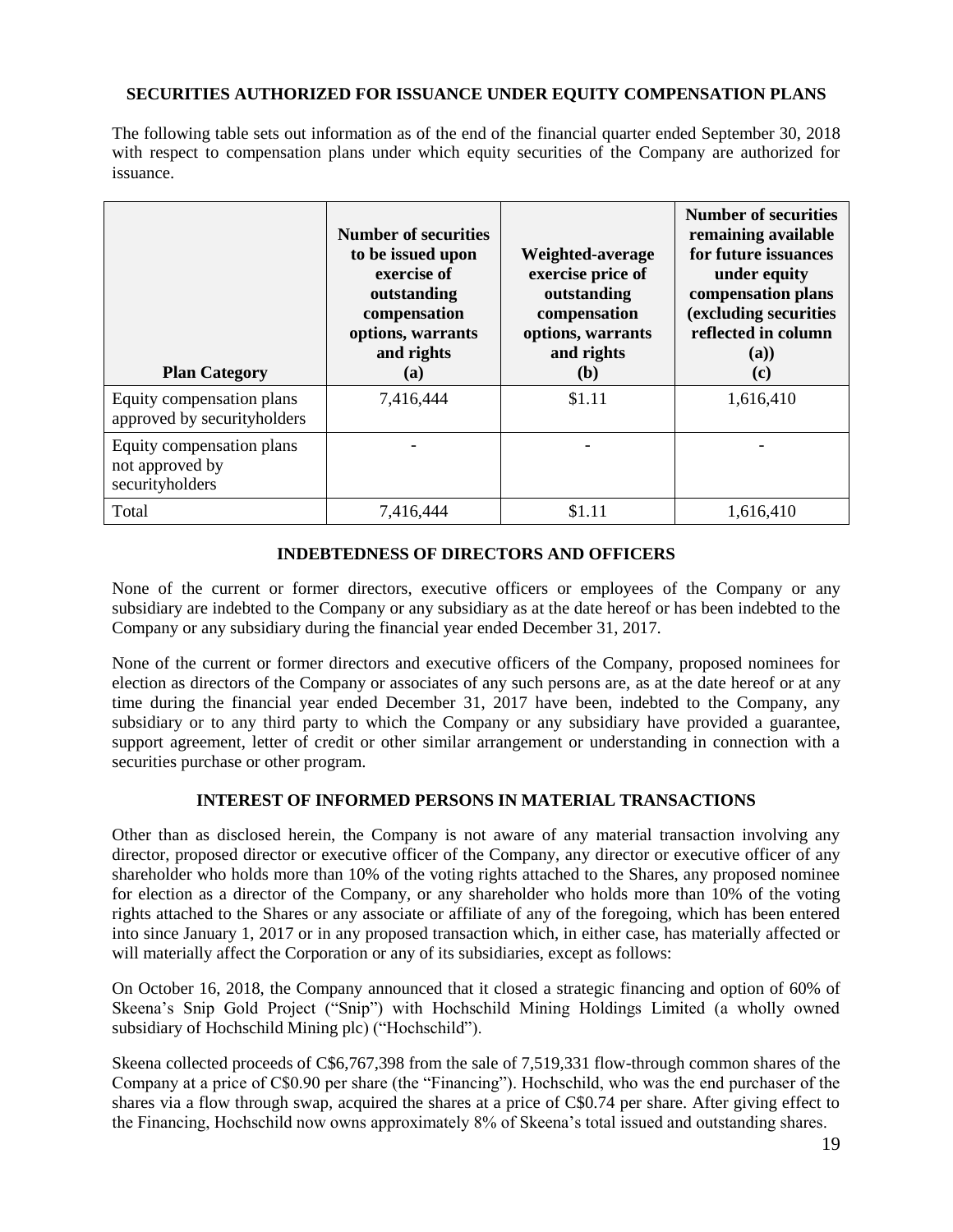Pursuant to the terms of the strategic financing and option of the Snip project, Hochschild may nominate a representative to serve on Skeena's board of directors for so long as it holds 5% or more of the issued and outstanding shares of Skeena. Accordingly, Isac Burstein, a Vice-President of Exploration and Business Development with Hochschild, is being nominated for election to the Company's board of directors. In addition, Hochschild will have the right to participate in future offerings in order to maintain its percentage interest in Skeena.

Concurrent with the closing of the Financing, Skeena granted Hochschild an option to earn a 60% undivided interest in Snip located in the Golden Triangle of British Columbia (the "Option") by spending twice the amount Skeena has spent since it optioned Snip from Barrick.

Hochschild will have three years to provide notice to Skeena that it wishes to exercise its option. Once exercised, Hochschild shall then have three years (the "Option Period") to:

- incur expenditures on Snip that are no less than twice the amount of such expenditures incurred by Skeena from March 23, 2016 up until the time of exercise of the Option by Hochschild. (As of September 30, 2018, Skeena had incurred C\$18.2 million of expenditures at Snip);
- incur no less than C\$7.5 million in exploration or development expenditures on Snip in each 12 month period of the Option Period; and
- provide 60% of the financial assurance required by governmental authorities for the Snip mining properties.

After completing a minimum spend of C\$22,500,000, Hochschild may extend the Option Period by a further period of 12 months by making a cash payment to Skeena of C\$1.0 million.

# **CORPORATE GOVERNANCE**

National Instrument 58-101 *Disclosure of Corporate Governance Practices* of the Canadian Securities Administrators requires the Company to annually disclose certain information regarding its corporate governance practices. That information is disclosed below.

## **Mandate of the Board of Directors**

The Board has responsibility for the stewardship of the Company. That stewardship includes responsibility for strategic planning, identification of the principal risks of the Company's business and implementation of appropriate systems to manage these risks, succession planning (including appointing, training and monitoring senior management), communications with investors and the financial community and the integrity of the Company's internal control and management information systems.

### **Independence of the Directors**

A director is 'independent' if the director is free from any interest and any business or other relationship which could, or could reasonably be perceived to, materially interfere with the director's ability to act in the best interests of the Company, other than interests and relationships arising from shareholding.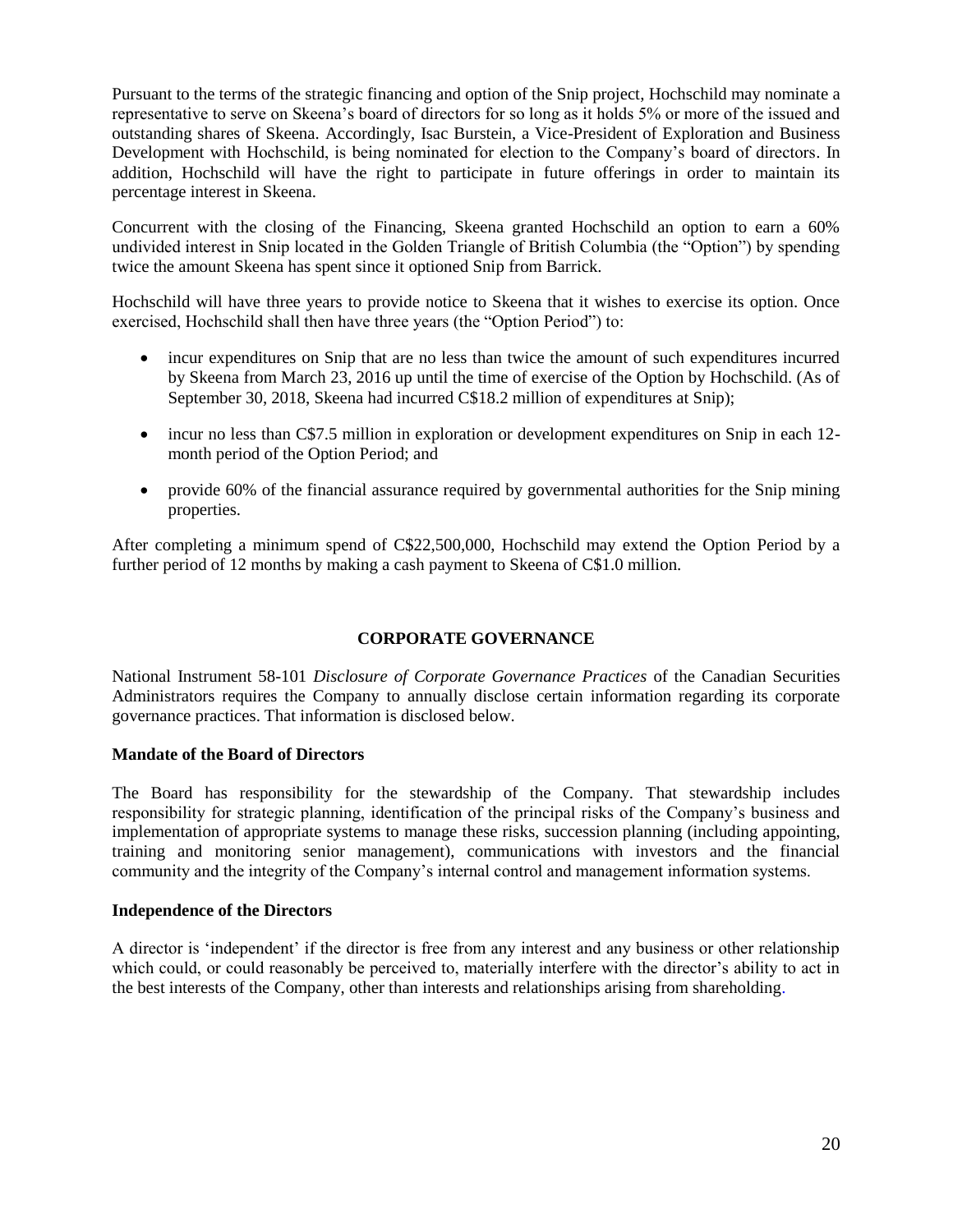The following table describes whether the current and proposed directors are independent and, if not independent, sets out the reasons:

| <b>Director or Nominee</b> | Independent | <b>Reason why the Director is not Independent</b>                      |
|----------------------------|-------------|------------------------------------------------------------------------|
| ALLAN, J. Rupert           | No          | Was the Vice-President, Exploration of the Company<br>until March 2018 |
| COLES, Walter Jr.          | No          | Is the President and CEO of the Company                                |
| NETOLITZKY, Ronald K.      | <b>Yes</b>  |                                                                        |
| PARRY, Craig               | <b>Yes</b>  |                                                                        |
| TREDGER, Peter N.          | Yes.        | $\overline{\phantom{a}}$                                               |
| SIEMENS, Donald R.         | <b>Yes</b>  | $\overline{\phantom{0}}$                                               |
| PUTNAM, Borden R., III     | Yes         | $\overline{\phantom{0}}$                                               |
| <b>BURSTEIN, Isac</b>      | <b>Yes</b>  | $\overline{\phantom{0}}$                                               |

The Board facilitates its exercise of independent supervision over the Company's management through regular meetings of the Board. The meetings are held both with and without members of the Company's management in attendance.

The Board does not hold regularly scheduled meetings without the non-independent directors and members of management. However, when consideration of a matter concerns or affects a director, that director recuses himself from the meeting and consideration of the matter so that the independent directors can have an open and candid discussion of, and freely vote on, the matter.

## **Other Directorships**

 $\mathbb{R}$ 

The current and proposed directors are also directors of the following other reporting issuers (publicly traded corporations):

| <b>Name</b>            | <b>Name and Jurisdiction of Reporting Issuer</b> |  |
|------------------------|--------------------------------------------------|--|
| ALLAN, J. Rupert       | None                                             |  |
| COLES, Walter Jr.      | 2583262 Ontario Ltd.                             |  |
|                        | <b>Akeley Unit Trust</b>                         |  |
|                        | <b>Chackmore Unit Trust</b>                      |  |
|                        | Industria Metals Inc.                            |  |
|                        | Stowe One Investment Corp.                       |  |
| NETOLITZKY, Ronald K.  | Aben Resources Ltd.                              |  |
|                        | Eros Resources Corp.                             |  |
|                        | <b>MAS Gold Corporation</b>                      |  |
| PARRY, Craig.          | NexGen Energy Ltd.                               |  |
|                        | IsoEnergy Ltd.                                   |  |
|                        | BlockHead Technologies Ltd.                      |  |
| TREDGER, Peter N.      | <b>IMPACT Silver Corp.</b>                       |  |
| SIEMENS, Donald R.     | <b>Atlantic Gold Corporation</b>                 |  |
|                        | Hansa Resources Limited                          |  |
| PUTNAM, Borden R., III | Heron Resources Ltd.                             |  |
| <b>BURSTEIN, Isac</b>  | None                                             |  |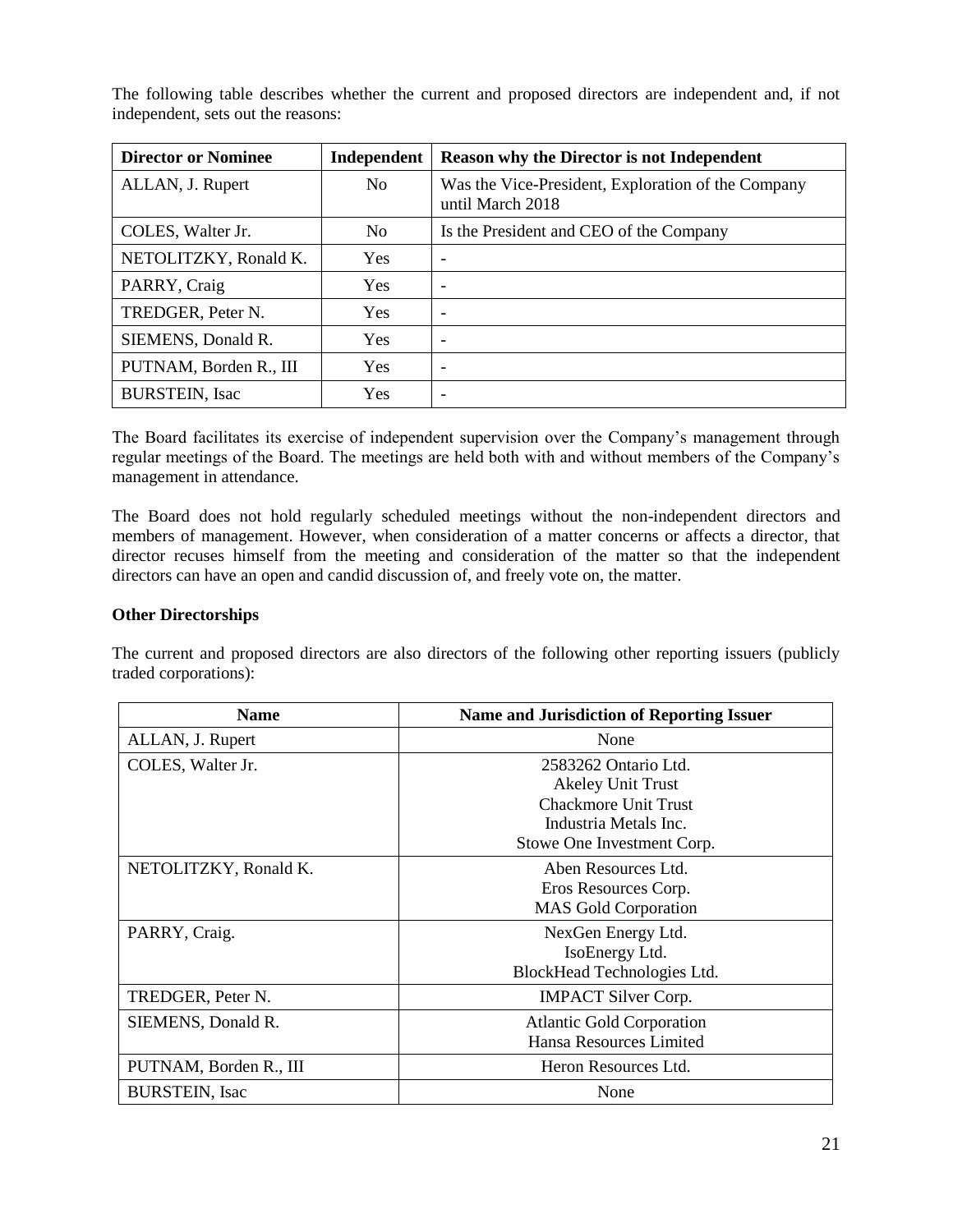# **Orientation and Continuing Education**

The Board takes the steps set forth below to ensure that all new directors receive orientation regarding the role of the Board, its committees and its directors, and the nature and operation of the Company.

The first step is to assess a new director's set of skills and professional background. This allows the orientation to be customized to that director's needs since different information regarding the nature and operations of the Company's business will be necessary and relevant to each new director.

Once that assessment is complete, the second step is taken by one or more existing directors, who may be assisted by the Company's management, to provide the new director with the appropriate orientation through meetings, telephone calls and correspondence.

To ensure the Board provides continuing information for its directors so they maintain the skill and knowledge necessary for them to meet their obligations as directors of the Company, there are technical presentations made as required at meetings of the Board. The presentations can range from a review of the Company's financial statements to various aspects of the Company's business. The Board believes the discussion among the directors, management and outside experts at these meetings provides a valuable learning resource for directors without expertise in the subject matter being presented.

## **Ethical Business Conduct**

As part of its responsibility for the stewardship of the Company, the Board seeks to foster a culture of ethical conduct by striving to ensure the Company carries out its business in line with high business and moral standards and applicable legal and financial requirements. At present, the Board has not adopted guidelines or stipulations or a code to encourage and promote a culture of ethical business conduct since the small size of its Board and its limited activities do not warrant such measures. The Company does promote ethical business conduct through the nomination of Board members it considers of good moral character and sound reputation.

In addition, the Board must comply with the conflict of interest provisions of its governing corporate legislation and relevant securities regulatory instruments and stock exchange policies (which require that interested directors recuse themselves from the consideration of, and voting on, such matters), to ensure its directors exercise independent judgment in considering transactions and agreements in respect of which a director or executive officer has a material interest.

## **Nomination of Directors**

The Board has responsibility for identifying and assessing potential Board candidates. Recruitment of new directors has generally resulted from recommendations made by directors, management and shareholders. The Board assesses potential Board candidates to fill perceived needs on the Board for required skills, expertise, independence and other factors.

## **Compensation**

The Company handles compensation matters at the Board Committee level including determination of compensation of the Company's directors and officers. Compensation payable is determined by considering compensation paid for directors and CEOs of companies of similar size and stage of development in the mining exploration industry and determining an appropriate compensation reflecting the need to provide incentive and compensation for the time and effort expended by the directors and senior management while taking into account the financial and other resources of the Company. In setting the compensation, the performance of the CEO is reviewed in light of the Company's objectives and other factors that may have impacted the success of the Company.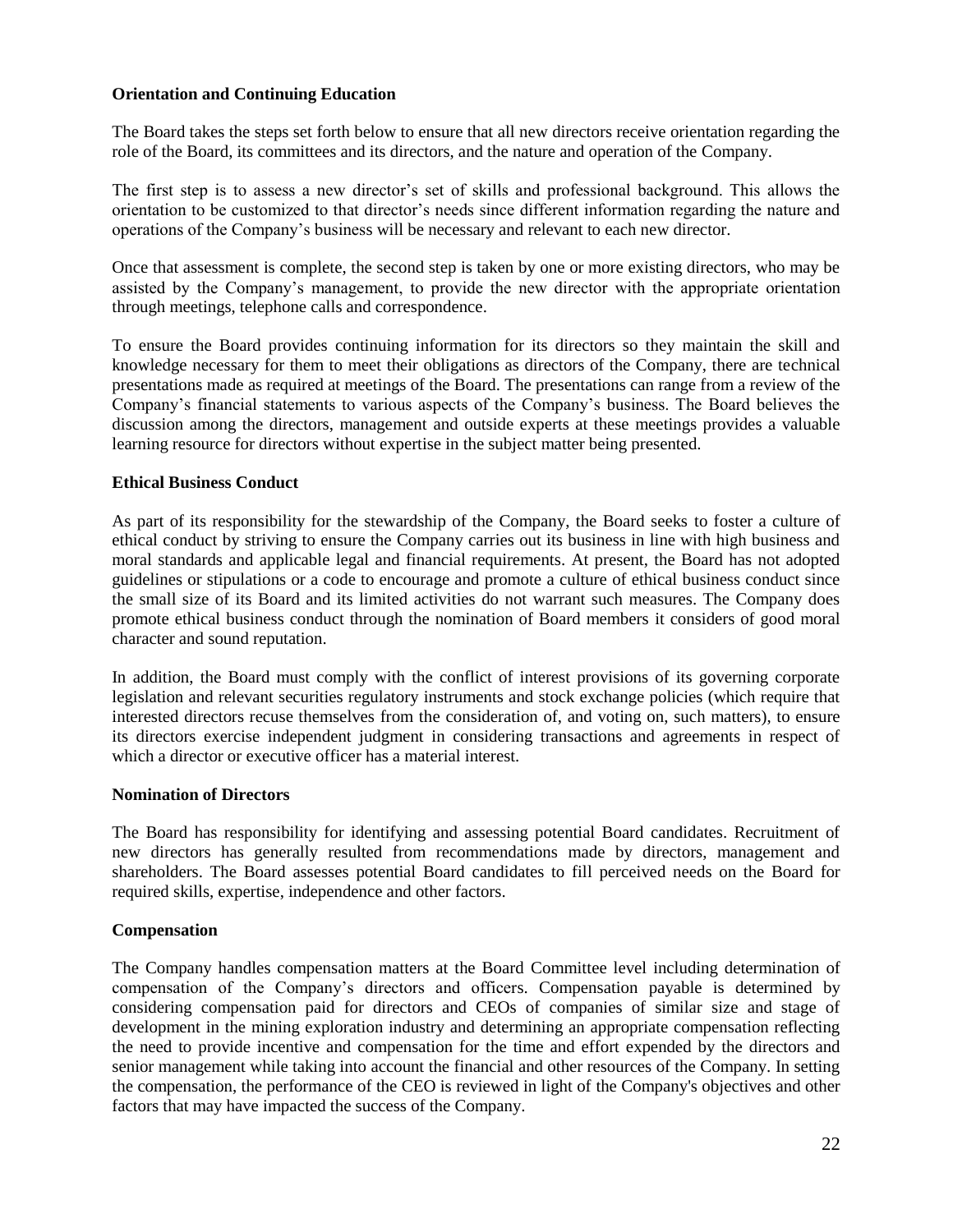The Option Plan is administered at the Board level with recommendations provided by the Compensation Committee. The Board, in its sole discretion, determines all options to be granted pursuant to the Option Plan, the exercise price therefor and any special terms or vesting provisions applicable thereto. For more particulars, see "Securities Authorized for Issuance under Equity Compensation Plans" herein.

## **Board Committees**

The Board has a Corporate Governance Committee, members of which are Don Siemens (Chair), Craig Parry and Peter Tredger. In addition, the Board has a Compensation Committee, members of which are Craig Parry (Chair), Ronald Netolitzky, and Peter Tredger. Membership of the Committees will be reconstituted following the Annual General Meeting on March 1, 2019.

#### **Assessments**

The Board does not consider that formal assessments would be useful at this stage of the Company's development. The Board conducts informal periodic assessments of the effectiveness of the Board and the individual directors.

# **AUDIT COMMITTEE**

National Instrument 52-110 *Audit Committees* of the Canadian Securities Administrators ("**NI 52-110**") requires the Audit Committee of the Board to meet certain requirements. It also requires the Company to disclose in this Circular certain information regarding the Audit Committee. That information is disclosed below.

### **Overview**

The purpose of the Audit Committee is to provide assistance to the Board in fulfilling its legal and fiduciary obligations with respect to matters involving the accounting and financial reporting processes and audits of financial statements, the integrity of financial statements, compliance with legal and regulatory requirements, the qualification and independence of external auditor and the performance of the external independent auditor. It is the objective of the Audit Committee to maintain a free and open means of communication among the members of the Board, the auditor and the financial and senior management of the Company.

To satisfy such purposes and objectives, the Audit Committee is responsible for:

- recommending to the Board an external auditor to be elected by the Shareholders at each Annual General Meeting and approving the compensation of such external auditor;
- overseeing the work of the external auditor, including the resolution of disagreements between the auditor and management regarding the Company's financial reporting;
- pre-approving all non-audit services to be provided to the Company and its subsidiaries by the auditor;
- reviewing the Company's annual and interim financial statements, management's discussion and analysis ("**MD&A**") and press releases regarding earnings before they are submitted for review and approval by the Board and publicly disseminated by the Company; and
- reviewing and approving the Company's hiring policies, if applicable, regarding current and former partners and employees of the Company's current and former auditors.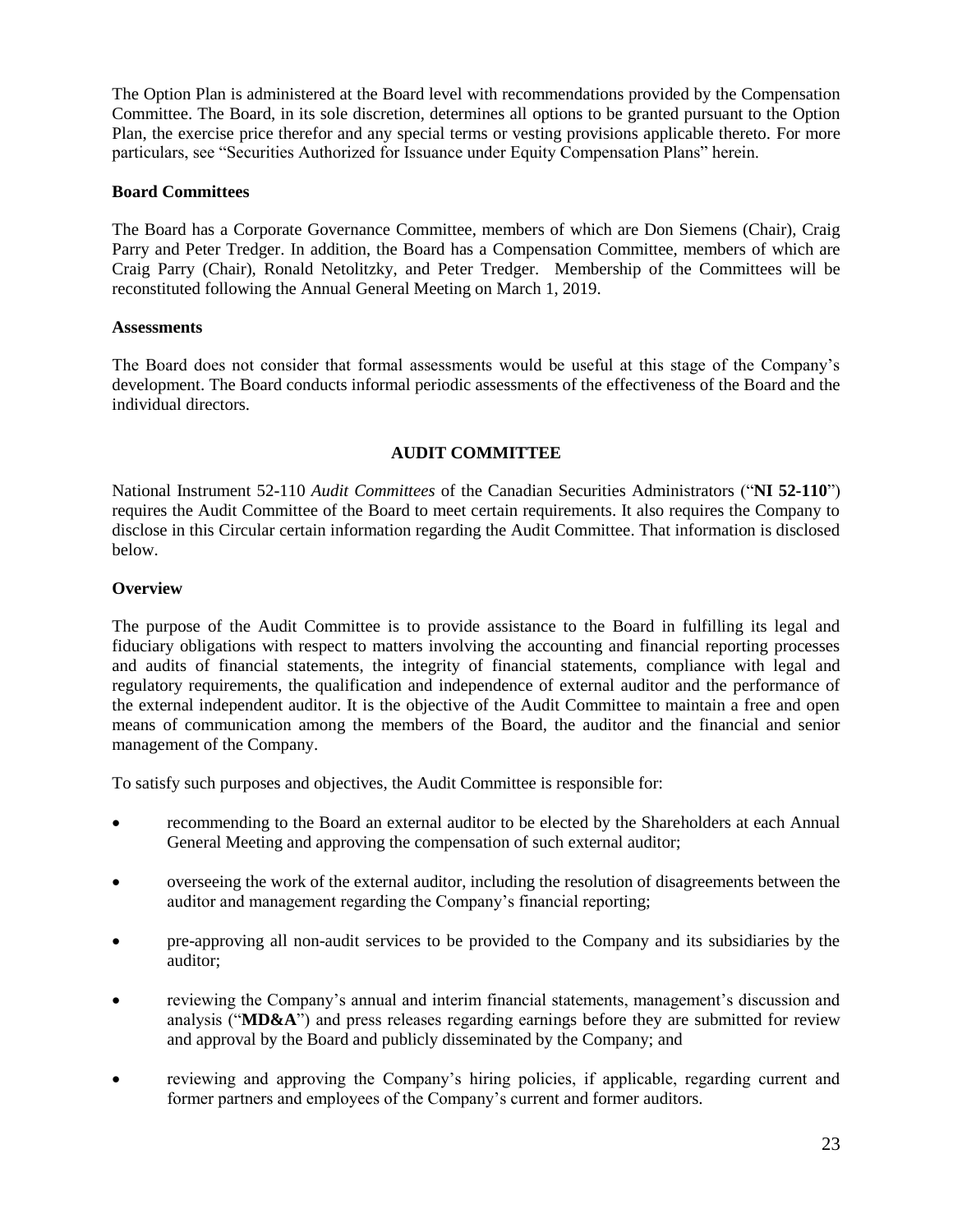The Company's auditor reports directly to the Audit Committee.

# **The Audit Committee's Charter**

The Board has adopted a Charter for the Audit Committee which sets out the Committee's mandate, organization, powers and responsibilities. The Charter is attached as Schedule "A" to this Circular.

## **Composition of the Audit Committee**

The following table sets out the names of the current members of the Audit Committee and whether they are officers or employees, 'independent' or 'financially literate'.

| <b>Name of Member</b> | <b>Officer or</b><br><b>Employee</b> | Independent | <b>Financially Literate</b> |
|-----------------------|--------------------------------------|-------------|-----------------------------|
| <b>SIEMENS, Don</b>   | N/A                                  | Yes         | Yes                         |
| PARRY, Craig          | N/A                                  | Yes         | Yes                         |
| TREDGER, Peter N.     | N/A                                  | Yes         | Yes                         |

(1) To be considered to be independent, a member of the Committee must not have any direct or indirect 'material relationship' with the Company. A material relationship is a relationship which could, in the view of the Board, reasonably interfere with the exercise of a member's independent judgement.

 $(2)$  To be considered financially literate, a member of the Committee must have the ability to read and understand a set of financial statements that present a breadth and level of complexity of accounting issues that are generally comparable to the breadth and complexity of the issues that can reasonably be expected to be raised by the Company's financial statements.

## **Relevant Education, Associations and Experience**

The education, associations and experience of each current member of the Audit Committee that is relevant to the performance of his responsibilities as an Audit Committee member are as follows:

| <b>Name of Member</b>    | <b>Education &amp; Associations</b>                                                                                        | <b>Experience</b>                                                                                                                                                                                                                                                                                                                |
|--------------------------|----------------------------------------------------------------------------------------------------------------------------|----------------------------------------------------------------------------------------------------------------------------------------------------------------------------------------------------------------------------------------------------------------------------------------------------------------------------------|
| SIEMENS, Don<br>Chairman | <b>CPABC</b><br><b>Chartered Professional Accountants</b><br><b>Association of British Columbia</b>                        | Mr. Siemens has over 30 years of<br>experience as a Chartered<br>Professional<br>Accountant,<br>including eight years in public<br>practice as a partner with major<br>accounting firms, eight years in<br>senior executive positions in the<br>industry and 19 years as a self-<br>employed financial<br>services<br>executive. |
| PARRY, Craig             | Mr. Parry holds an Honours Degree<br>in Geology and is a Member of the<br>Australian Institute of Mining and<br>Metallurgy | Current and former director and<br>officer of various publicly traded<br>mineral exploration companies<br>during the course of which he has<br>reviewed and analysed numerous<br>financial statements.                                                                                                                           |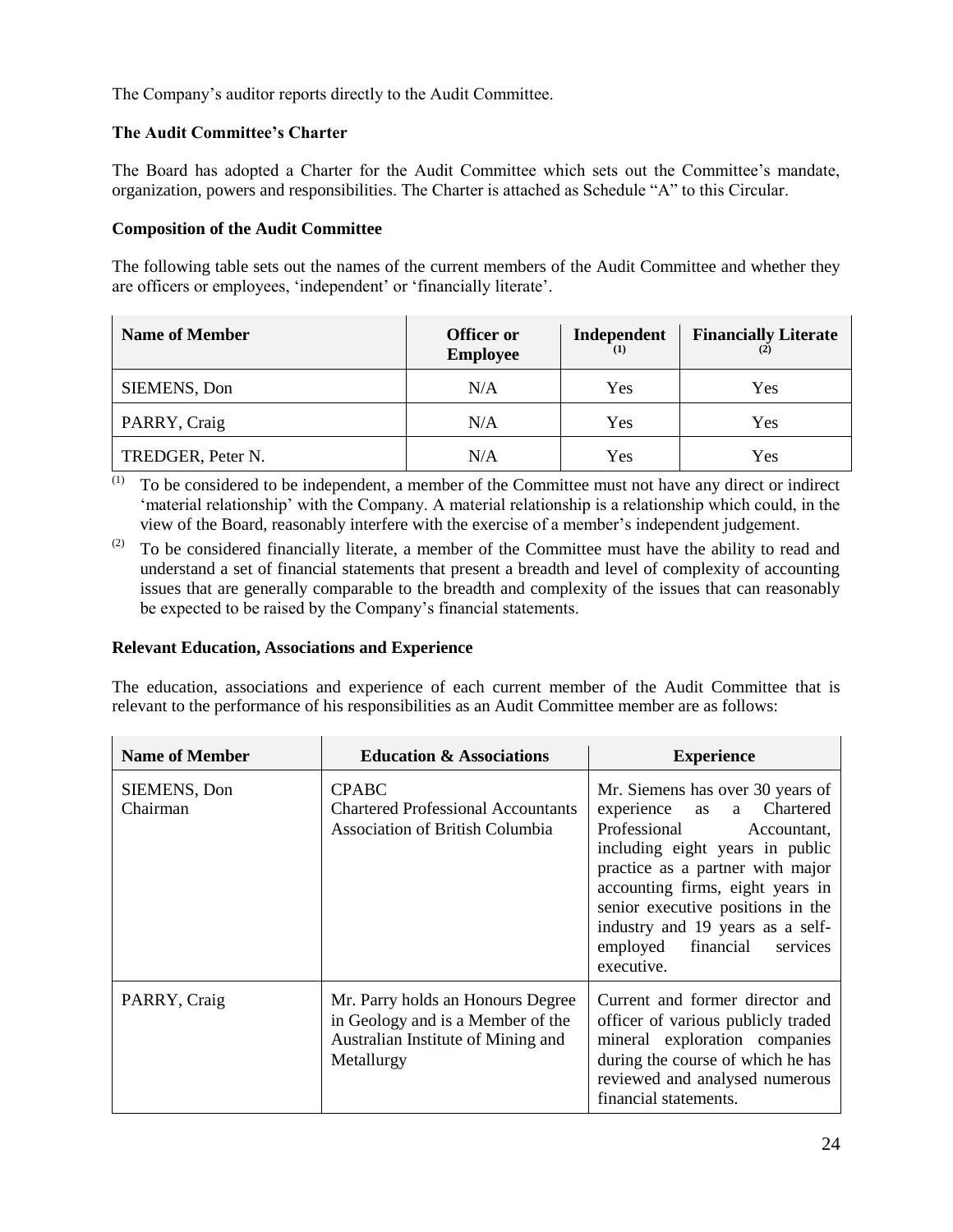| <b>Name of Member</b> | <b>Education &amp; Associations</b>                                                                                                                                              | <b>Experience</b>                                                                                                                                                                                      |
|-----------------------|----------------------------------------------------------------------------------------------------------------------------------------------------------------------------------|--------------------------------------------------------------------------------------------------------------------------------------------------------------------------------------------------------|
| TREDGER, Peter N.     | P. Eng. (1975)<br>Professional Engineers Ontario<br><b>MBA</b><br>(University of Toronto; 1978)<br>B.A.Sc. (Geological Engineering)<br>(University of British Columbia;<br>1970) | Current and former director and<br>officer of various publicly traded<br>mineral exploration companies<br>during the course of which he has<br>reviewed and analysed numerous<br>financial statements. |

# **Audit Committee Oversight**

At no time since the commencement of the Company's most recently completed financial year was a recommendation of the Audit Committee to nominate or compensate an external auditor not adopted by the Board.

# **Reliance on Certain Exemptions**

At no time since the commencement of the Company's most recently completed financial year has the Company relied on the exemption in section 2.4 of NI 52-110 (*De Minimis Non-audit Services*), or an exemption from NI 52-110, in whole or in part, granted under Part 8 of NI 52-110.

# **Pre-Approval Policies and Procedures**

As specified in the Audit Committee Charter, the Audit Committee is responsible for pre-approving nonaudit services.

## **External Auditor Service Fees**

The following table discloses the fees billed to the Company by its external auditor during the financial years ended December 31, 2017 and December 31, 2016:

| <b>Financial Year</b><br><b>Ending December</b><br>31 <sup>st</sup> | Audit<br>$\mathrm{Fees}^{\,(1)}$ | <b>Audit Related</b><br>Fees $^{(2)}$ | <b>Tax</b><br>Fees $^{(3)}$ | <b>All Other</b><br>Fees $^{(4)}$ |
|---------------------------------------------------------------------|----------------------------------|---------------------------------------|-----------------------------|-----------------------------------|
| 2017                                                                | \$45,000                         | \$2,250                               | \$55,000                    | \$2,750                           |
| 2016                                                                | \$43,678                         | \$483                                 | \$2,000                     | Y0                                |

(1) The aggregate fees billed for audit services.

- <sup>(2)</sup> The aggregate fees billed for assurance and related services that are reasonably related to the performance of the audit or review of the Company's financial statements and are not disclosed in the 'Audit Fees' column.
- (3) The aggregate fees billed for tax compliance, tax advice, and tax planning services. These services involved the preparation and filing of the tax returns.
- $(4)$  The aggregate fees billed for professional services other than those listed in the other three columns.

# **Exemption**

The Company is relying on the exemption from full compliance with NI 52-110 granted to Venture Issuers under the exemption contained in section 6.1 of NI 52-110 from the requirements of Part 3 (Composition of the Audit Committee) and Part 5 (Reporting Obligations)*.*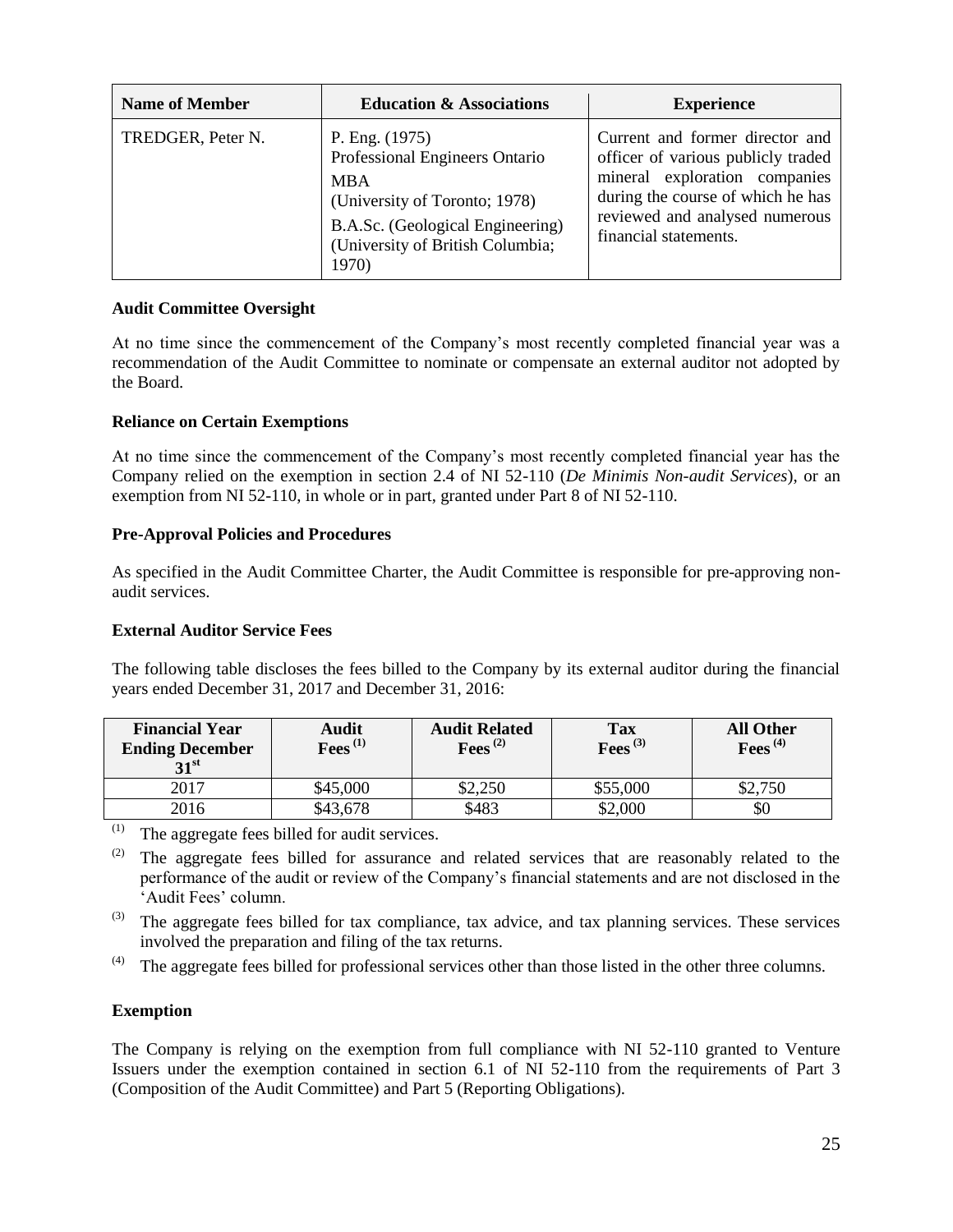# **Complaints**

The Audit Committee has established a written 'Whistleblower Policy' which creates procedures for the confidential and anonymous submission by employees of complaints and concerns regarding the Company's accounting, auditing and financial reporting procedures and obligations, without fear of retaliation of any kind.

The Policy provides that if an employee has any information, complaints or concerns regarding such matters being questionable, incorrect, misleading or fraudulent they are urged under the Policy to present such information, complaints or concerns to the Audit Committee, without regard to the position of the persons responsible for the subject matter of the information, complaint or concern. Promptly following the receipt of any information, complaints and concerns submitted to it, the Audit Committee will investigate each matter and take appropriate corrective actions.

The Audit Committee will retain as part of its records, any information, complaints or concerns received. Furthermore, it will keep a written record of all such reports or inquiries and make quarterly reports on any ongoing investigation which will include steps taken to satisfactorily address each complaint.

## **Management Contracts**

Management services for the Company are not, to any material degree, performed by persons other than the executive officers of the Company.

### **Other Matters**

The Company's management does not know of any other matters to come before the Meeting other than those referred to in the Notice of Meeting. Should any other matters properly come before the Meeting, the Shares represented by the Proxies and VIFs solicited hereby will be voted on such matters in accordance with the recommendations of management.

#### **Registrar and Transfer Agent**

The Company's registrar and transfer agent is Computershare Investor Services Inc., with its office at 510 Burrard Street, 3rd Floor, Vancouver, British Columbia, V6C 4G1.

## **ADDITIONAL INFORMATION**

Additional information relating to the Company is available on SEDAR at www.sedar.com. Financial information for the Company's financial years ended December 31, 2017 and December 31, 2016 is provided in its comparative financial statements and MD&A, and is also available on the SEDAR website. Financial information for the Company's 2018 financial quarters ending March 31, 2018, June 30, 2018 and September 30, 2018 are provided in its comparative interim financial statements and MD&A and are also available on the SEDAR website. .

To request copies of the Company's financial statements and MD&A and any document to be approved at the Meeting, Shareholders may contact the Company as follows:

**e-mail:**  [marviola@skeenaresources.com](mailto:marviola@skeenaresources.com) **fax:**   $(+1)$  604-558-7695 **telephone:**  (+1) 604-684-8725 (collect calls accepted)

**mail**: Suite # 650 - 1021 West Hastings Street, Vancouver, BC, Canada V6E 0C3

## **Board Approval**

The Company's Board of Directors has approved the contents of this Circular and authorized the Company to deliver it to Shareholders in connection with obtaining the Shareholder Approval.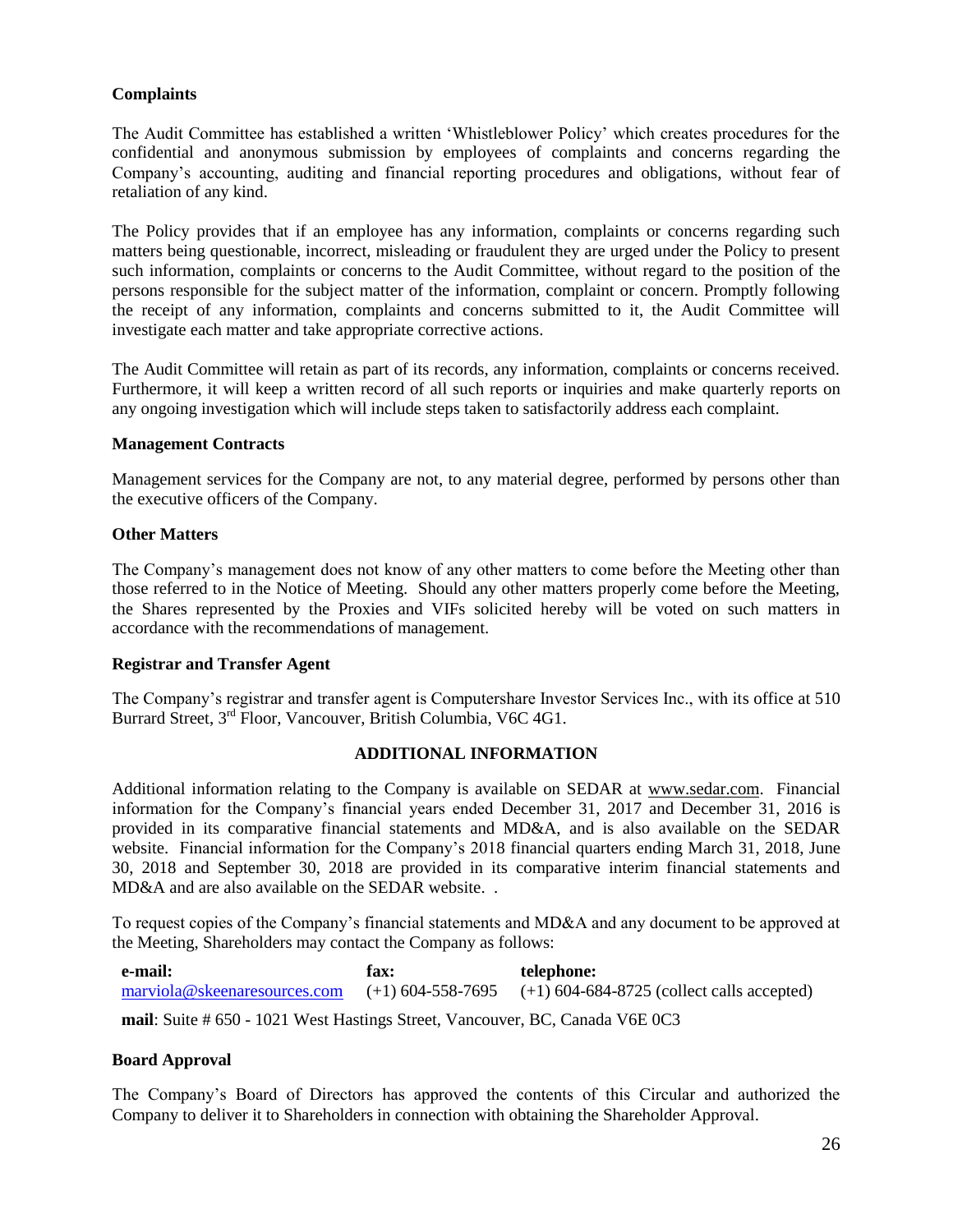## **SCHEDULE "A" CHARTER FOR THE AUDIT COMMITTEE OF THE BOARD OF DIRECTORS (THE "BOARD") OF SKEENA RESOURCES LIMITED (THE "COMPANY")**

(Accepted by the Board on May 27, 2005)

#### **Mandate**

The primary function of the audit committee (the "Committee") is to assist the Board of Directors in fulfilling its financial oversight responsibilities by reviewing the financial reports and other financial information provided by the Company to regulatory authorities and shareholders, the Company's systems of internal controls regarding finance and accounting and the Company's auditing, accounting and financial reporting processes. Consistent with this function, the Committee will encourage continuous improvement of, and should foster adherence to, the Company's policies, procedures and practices at all levels. The Committee's primary duties and responsibilities are to (i) serve as an independent and objective party to monitor the Company's financial reporting and internal control system and review the Company's financial statements; (ii) review and appraise the performance of the Company's external auditors; and (iii) provide an open avenue of communication among the Company's auditors, financial and senior management and the board of directors.

### **Composition**

The Committee shall be comprised of three directors as determined by the board of directors, the majority of whom shall be free from any relationship that, in the opinion of the board of directors, would interfere with the exercise of his or her independent judgment as a member of the Committee. The Committee relies on the exemption in section 6.1 of the MI 52-110 that states venture issuers are exempt from the requirements of Part 3 (Composition of the Audit Committee) and Part 5 (Reporting Obligations).

At least one member of the Committee shall have accounting or related financial management expertise. All members of the Committee that are not financially literate will work towards becoming financially literate to obtain a working familiarity with basic finance and accounting practices. For the purposes of the Company's Charter, the definition of "financially literate" is the ability to read and understand a set of financial statements that present a breadth and level of complexity of accounting issues that are generally comparable to the breadth and complexity of the issues that can presumably be expected to be raised by the Company's financial statements.

The board of directors at its first meeting following the annual shareholders' meeting shall elect the members of the Committee. Unless a Chair is elected by the full board of directors, the members of the Committee may designate a Chair by a majority vote of the full Committee membership.

## **Meetings**

The Committee shall meet at least four times annually, or more frequently as circumstances dictate. As part of its job to foster open communication, the Committee will meet at least annually with the Chief Financial Officer and the external auditors in separate sessions.

## *Responsibilities and Duties*

To fulfil its responsibilities and duties, the Committee shall: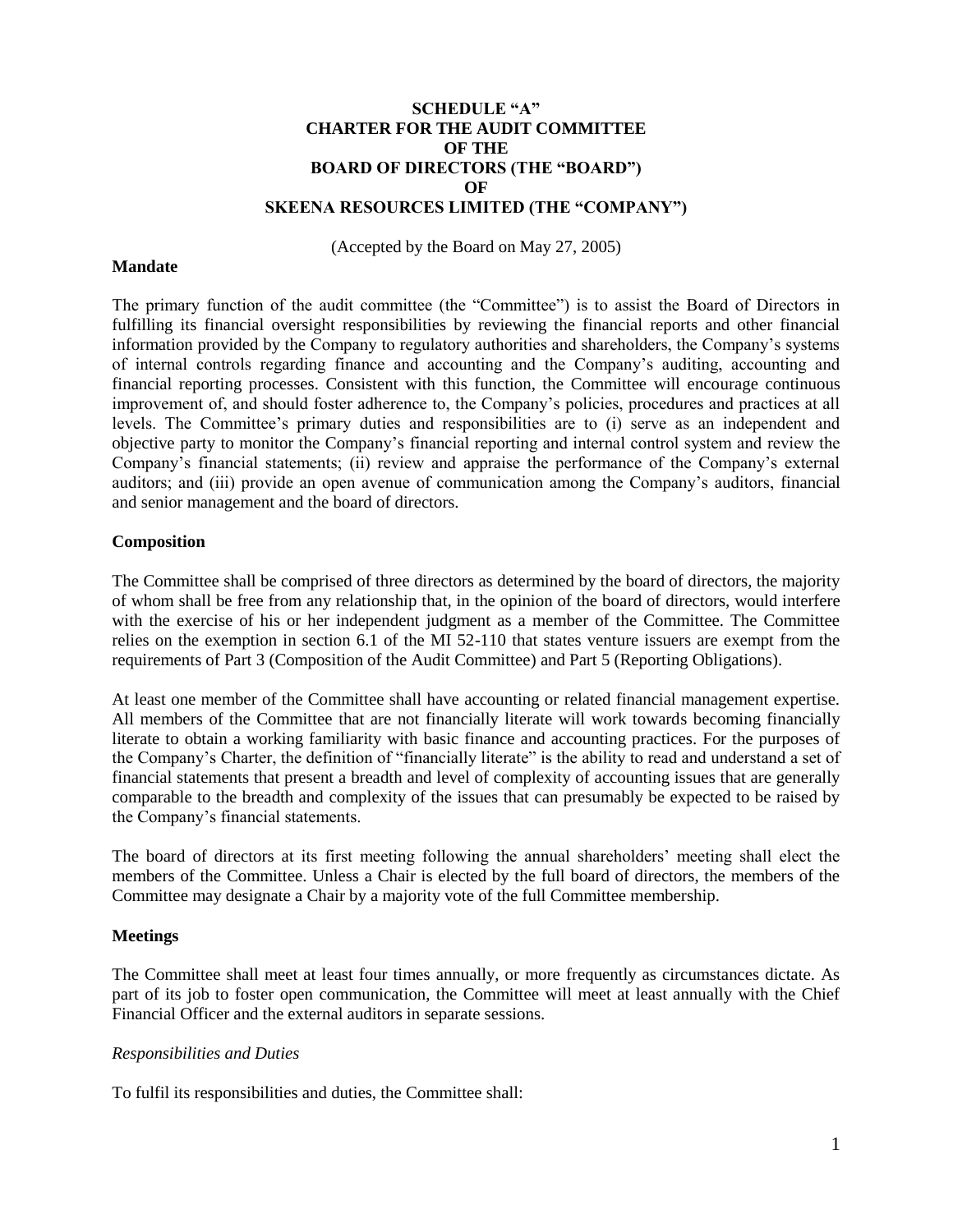- 1. Assisting the Board of Directors in fulfilling its fiduciary responsibilities relating to the Company's accounting and reporting practices and the integrity of the Company's internal accounting controls and management information systems;
- 2. Managing the relationship with the auditor with respect to:
	- a) recommending nomination and compensation of the auditor;
	- b) having the auditor report directly to the Audit Committee;
	- c) overseeing the work of the auditor;
	- d) pre-approving non-audit services.
- 3. Reviewing with the auditors and management of the Committee
	- a) any audited financial statement of the Committee, including any such statement that is to be presented to an annual general meeting or provided to shareholders or filed with regulatory authorities and including any audited financial statement contained in a prospectus, registration statement or other similar document;
	- b) the financial disclosure in each Annual Report and Management Discussion and Analysis of the Company which accompanies such audited financial statement and in each such filing, prospectus, registration statement or other similar document;
- 4. Reviewing with management of the Company:
	- a) any unaudited financial statement of the Company, including any such statement that is to be presented to an annual general meeting or provided to shareholders or filed with regulatory authorities and including any unaudited financial statement contained in a prospectus, registration statement, Quarterly Report or other similar document;
	- b) the financial disclosure in each Quarterly Report and when applicable, Management Discussion and Analysis of the Company's accompanying such unaudited financial statement and in each such filing, prospectus, registration statement or other similar document which accompanies such unaudited financial statement; and
	- c) the Company's compliance with legal and regulatory requirements.
- 5. Review and approve the hiring policies regarding partner's employees and former employees of the present and former external auditor.
- 6. Otherwise reviewing as required and reporting to the Board of Directors with respect to the adequacy of internal accounting and audit procedures and the adequacy of the Company's management information systems;
- 7. Otherwise ensuring that no restrictions are placed by management on the scope of the auditor's review and examination of the Company's accounts;
- 8. Ensuring the independence of and recommending to the Board of Directors the firm of independent auditors to be nominated for appointment by the shareholders at the next annual general meeting;
- 9. Ensuring that methods are in place to allow any director, officer or employee to bring concerns to the attention of the Audit Committee and that those who do so are provided protection from any retaliatory action whatsoever. The Chairman of the Audit Committee has been designated as the person to whom such concerns should be addressed and is responsible for ensuring that such concerns are handled promptly and appropriately;